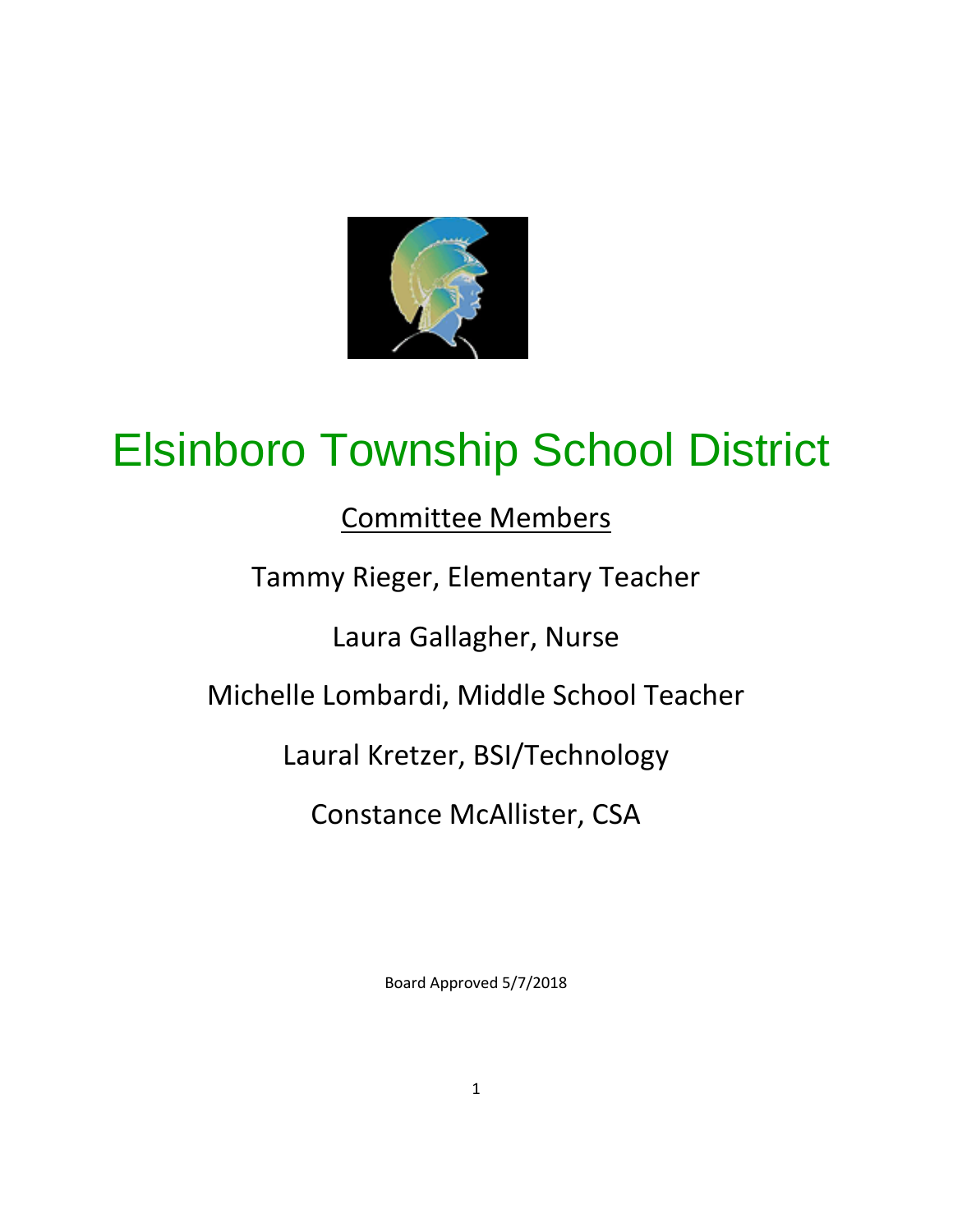# **Welcome**

Welcome to the Elsinboro Township School. All students attending the district will adhere to those rules and regulations as presented and explained in this handbook. This handbook is designed to provide parents, guardians, and students with information regarding regulations and procedures followed by the school district. Students, you are responsible for the information found in this student handbook

Throughout the school year, you have the responsibility to obey school regulations and the school authorities who enforce them. This responsibility extends to your conduct to and from school, as well as the building itself.

It is our hope that you will be proud of your school and that your experience here will be pleasant and rewarding.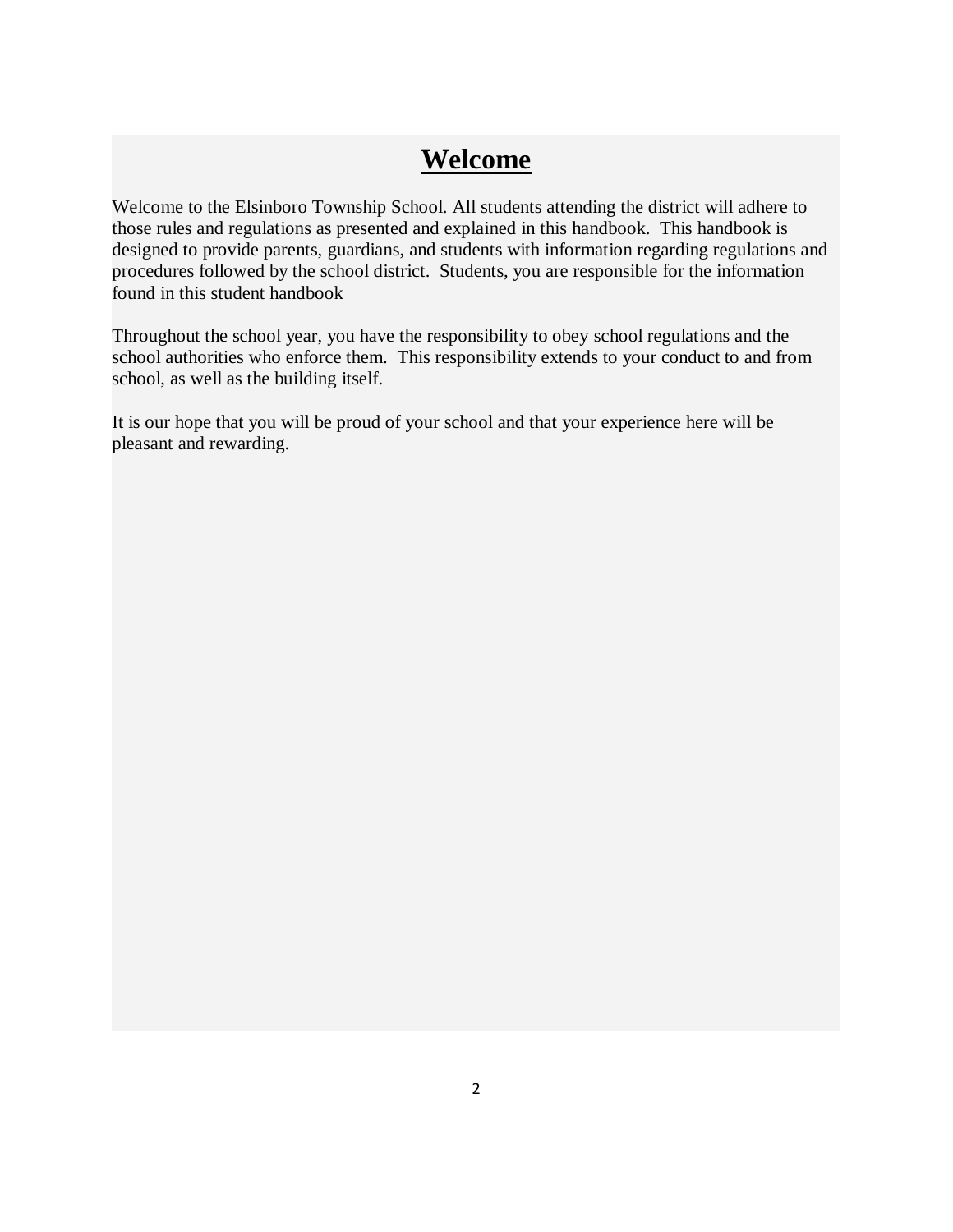# **Discipline Code**

# **I. PHILOSOPHY**

Public schools, to be effective, must give all students the opportunity to learn and all teachers the opportunity to teach. Students must be taught that group living demands that individual actions must be tempered and limited. Such understandings take time for growth in the individual, and meanwhile external authority must prevail until desirable habits are acquired.

In this school system all staff and administration are held responsible for upholding the disciplinary standards of the school. It is expected that high standards of conduct will be maintained at all times, which are consistent with the emotional and social growth of the child at any given level. The emphasis on positive behavior creates an atmosphere of mutual respect and appreciation of individual differences among staff, students, and parents as well as respect for District and community property.

The educational environment of the District shall be such that the administration and teachers shall demonstrate fair, just and flexible attitudes and disciplinary efforts toward all students.

In all matters related to the discipline and conduct of the students in the school, the teachers and administrators assume the supervisory role of parent/guardian to the students. The relationship shall extend to all activities connected with the school program and may be exercised at any time for the safety and supervision of the students in the absence of their parent/guardian.

This philosophy of our discipline program can be summarized as follows:

- 1. All children can behave appropriately.
- 2. Misbehavior is a matter of choice.
- 3. A student will accept responsibility for his/her actions.
- 4. Teachers have a right to teach.
- 5. Students have a right to learn.
- 6. No student will prevent a teacher from teaching or a student from learning.

The school may report any illegal act to local law enforcement agencies (see Category III actions). Police will share information with the schools only as allowed by law.

Discipline should be directed toward developing the skills necessary for young people to:

- 1. cope with real life situations;
- 2. develop good relationships with others;
- 3. become productive individuals;
- 4. recognize when their actions are interfering with the rights of others;
- 5. recognize their rights within the limits of society.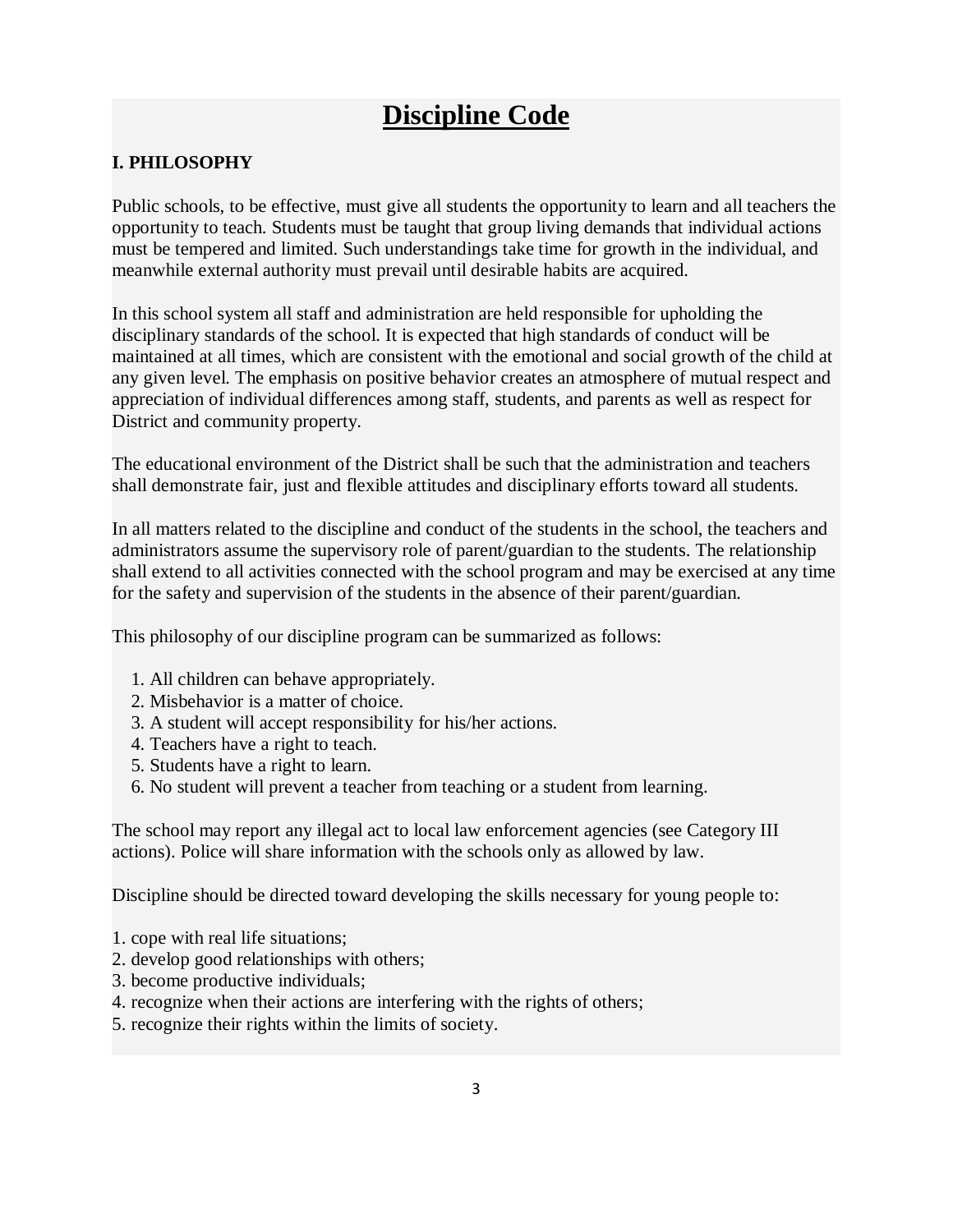# **II. RESPONSIBILITIES OF MEMBERS OF THE SCHOOL COMMUNITY**

The responsibility for student conduct within the school rests with students, parents and staff. With the cooperation of all persons, it will be possible to maintain an environment, which is safe, orderly, and conducive to learning. Therefore, it is necessary that all parties understand their responsibilities.

### A*. The students have a responsibility to*:

• Conduct themselves properly in the school building, on school grounds, to and from school, on buses and at bus stops, and at any school-related activity.

● Attend school regularly, arrive on time to school and to class and be prepared to learn.

● Respect the rights and feelings of fellow students, parents, school personnel, visitors, and guests.

• Respect the materials, equipment, and property of the school.

#### *B. The parents have a responsibility to:*

- Model positive modes of behavior and good manners.
- Insist on his/her child's punctual and regular school attendance.
- Exercise respect and civility in all interactions with staff, students, and members of the community.
	- Explain and discuss the code of conduct with his/her child.
	- Provide emotional, social, and academic support in the student's school life.
	- Adhere to all policies and procedures of the school district.

#### *C. The staff has a responsibility to:*

- Model positive modes of behavior and good manners.
- Exercise respect and civility in all interactions with staff, students, and members of the community.

● Explain and discuss acceptable and unacceptable modes of behavior with students and parents/guardians.

• Foster an emphasis on positive behaviors, creating an atmosphere of mutual respect and the appreciation of individual differences among staff, students, and parents for individuals as well as for district and community property.

- Inform and enforce the discipline structure with students.
- Be consistent in enforcing the discipline structure throughout the school.

• Comply with requirements of New Jersey Administrative Code and District policies and procedures.

**For students with disabilities**, the behavior interventions and supports are determined and provided pursuant to the requirements of N.J.A.C. 6A:14. Students with disabilities are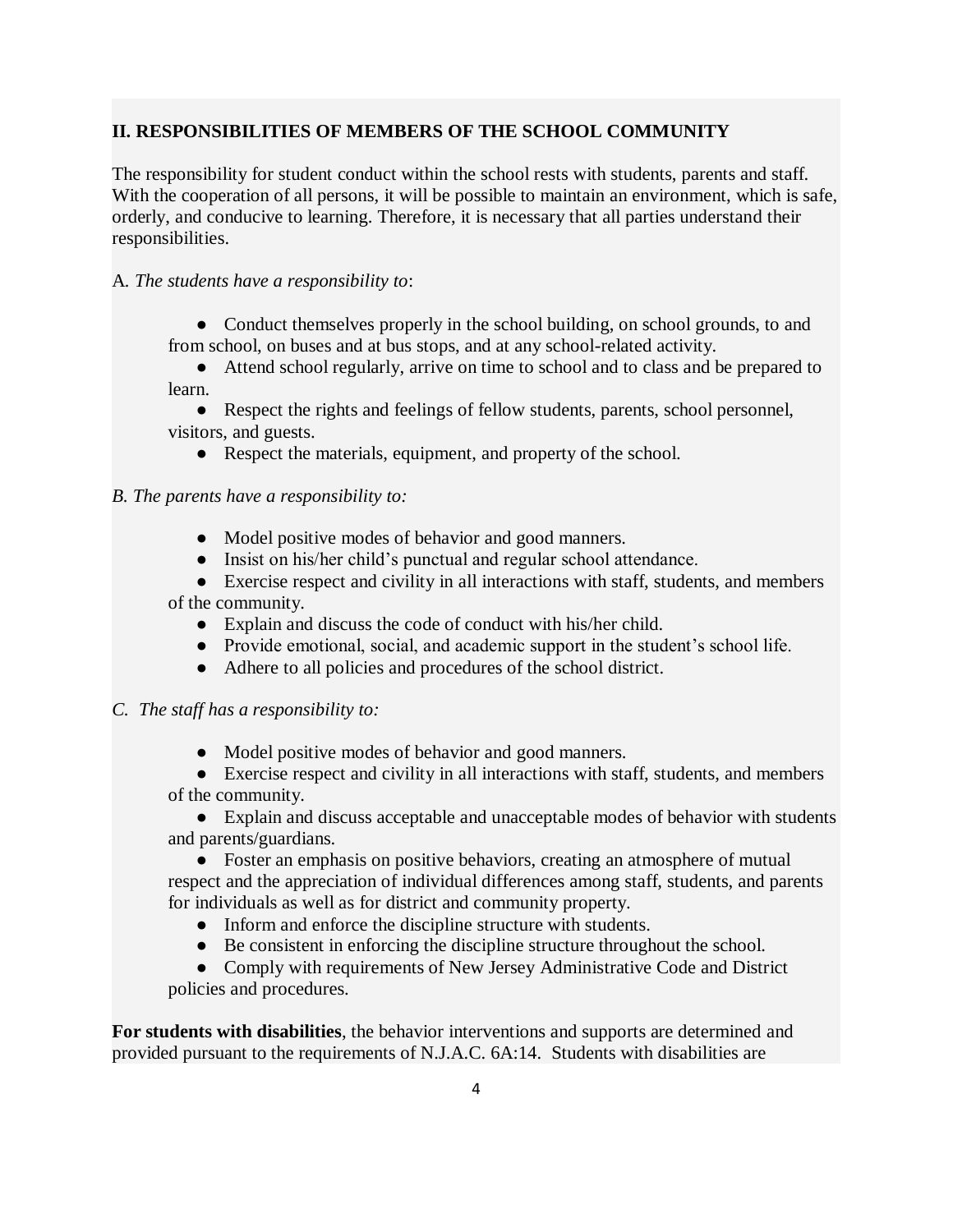sometimes eligible to receive behavioral supports/services as determined by the Child Study Team. The Elsinboro Township School District provides these types of services to eligible children based on individual assessments performed by qualified professionals. The individual behavior plans designed are based on a positive behavior approach, ensuring that children are learning to modify their behaviors based on positive feedback from adults. Behavior plans may be re-designed as often as necessary as the child grows, develops, and learns to modify his/her behavior over time.

The School District also has procedures in place for the discipline of students with disabilities, designed to implement the relevant mandates outlined in the federal IDEA and N.J.A.C, 6A:14. These procedures apply to all students who have been determined eligible for special education and students who have been referred to the CST for possible eligibility, while that process of identification and/or evaluation is in progress.

# **III. STUDENT CONDUCT GUIDELINES**

#### *In order to help ensure a respectful, responsible learning environment, it is expected that a student shall:*

• Be on time and attend every class every day. [See Policy 5110, Attendance.] Attain satisfactory academic achievement consistent with the student's ability and complete all homework and other assignments.

● Assume personal responsibility for acting with respect and civility, bullying and harassment in all its forms, is unacceptable. [Policy5131.9] Exhibit ethical behavior as it applies to tests, assignments and other work for which the student is responsible.

● Abide by school rules that have been developed to assure the safety of all those in the

school community.

● Communicate with peers and those in authority with respect and consideration.

● Accept disciplinary consequences with dignity and a resolve to improve one's performance and conduct.

• Comply with Board Policies governing appropriate dress and the proper use of electronic

devices.

● Understand and comply with school requirements in relation to bus conduct and appropriate conduct at all school-sponsored activities.

• Respect school property and help to keep it free from damage.

• Refrain from the use of non-prescription drugs at school and at all schoolsponsored

activities unless necessary for the health and safety of the student in accordance with District policy and procedural requirements, including written authorization provided by the parent/guardian to the school nurse. Students are not permitted to self-administer medication except in certain limited life-threatening conditions. [See Policy5141.21, Administration of Medication.]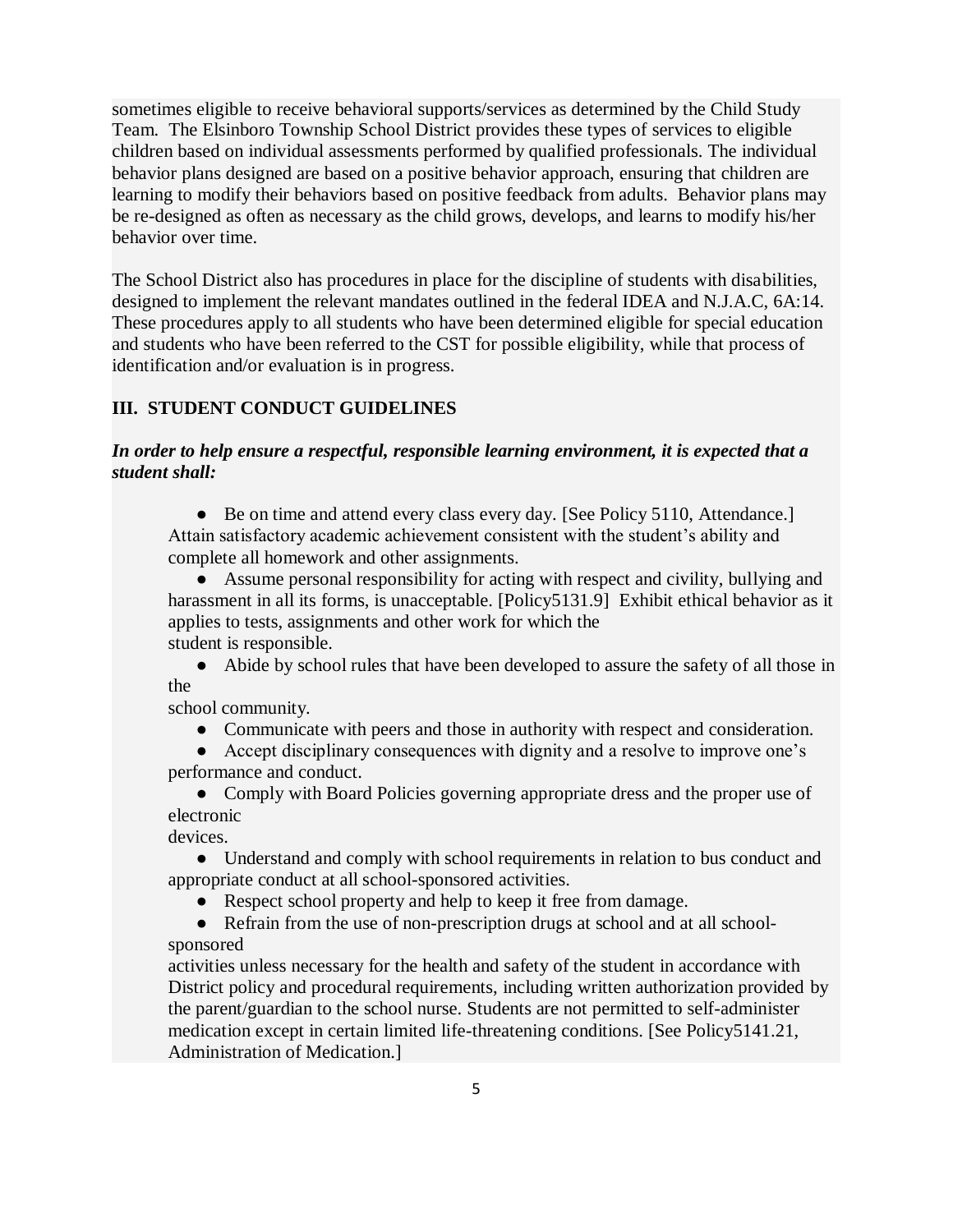● Refrain from using and/or possessing alcohol, controlled dangerous substances, or other

illegal substances at school, on school property or school buses, and at all schoolsponsored activities.

## **IV. STUDENT RIGHTS**

#### *Students have the right to:*

● Advance notice of behaviors that will result in suspension or expulsion. These behaviors are listed under the Discipline Categories section of this Code.

- Education that supports students' development into productive citizens.
- Attendance in safe and secure school environments.
- Notification to their parents/guardians consistent with procedures established by the

District for instances of law enforcement agency interviews involving their children, for short-term and long-term suspensions or expulsions, and for attendance-related issues and consequences.

• The due process procedures established by the District for review of conduct which

may result in the imposition of short-term suspensions, long-term suspensions, or expulsions. Those procedures are set forth below in this Code of Conduct.

● Appeal disciplinary determinations of District officials or the Board of Education to

the New Jersey Commissioner of Education and, where applicable, to pursue the due process rights established in N.J.A.C. 6A:14 for pupils classified as eligible for special education.

• Protections pursuant to 20 U.S.C. § 1232g and 34 CFR Part 99, Family Educational

Rights and Privacy Act; 20 U.S.C. § 1232h and 34 CFR Part 98, Protection of Pupil Rights Amendment; N.J.A.C. 6A:32-7, Student Records; 45 CFR § 160, Health Insurance Portability and Accountability Act; 20 U.S.C. § 6301, Title IV(A)IV § 4155

• of the Elementary and Secondary Education Act as reauthorized under the No Child

Left Behind Act; 42 CFR Part 2, Confidentiality of Alcohol and Drug Abuse Patient Records; N.J.S.A. 18A:40A-7.1, School-based drug and alcohol abuse counseling; information from participants; disclosure; N.J.A.C. 6A:16-3.2, Confidentiality of student alcohol and other drug information; N.J.S.A. 18A:36-19, Creation; Pupil Records: Maintenance and Retention, Security and Access; Regulations; Non-Liability; N.J.A.C. 6A:14-2.9, N.J.A.C. 6A:32 Student Records; as well as other existing Federal and State laws pertaining to student protections.

#### *V. THE MERIT SYSTEM*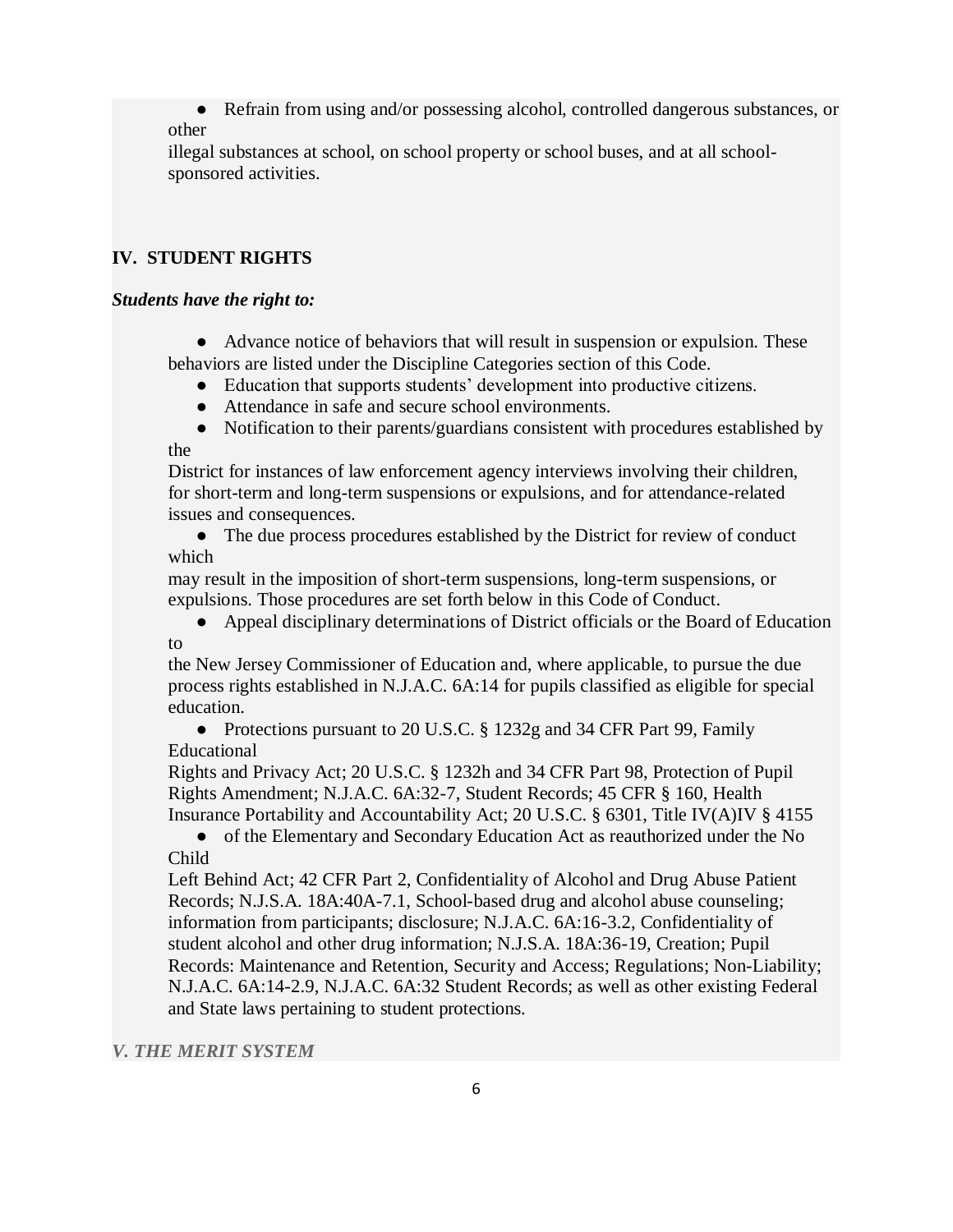*The merit system is intended to reward and recognize students who live up to expectations with acceptable or even outstanding behavior. It will also identify those students, whose behavior, at times, is unacceptable. Students will also receive praise referrals for good conduct and academic success and can earn back lost merits for proper behavior.*

*Each student in third through eighth grade will receive 100 points at the beginning of the school year. If a student commits a disciplinary infraction, a pre-assigned point total will be subtracted from the student's current total depending on penalty given. The points assigned to the penalties are as follows:*

- *Verbal reprimand (bus and classroom misconduct) – 1 point deducted*
- *Bus Suspension – 2 points deducted for each day*
- *Lunch/recess detention – 2 points deducted for each day*
- *After-school detention – 3 points deducted for each day*
- *5. Out To Parent – 4 points*
- *6. Internal suspension – 4 points deducted for each day*
- *7. External suspension – 15 points deducted for the first day; 5 points deducted for each additional day.*

*Students must earn their privileges. Therefore, when a student reaches a point total of less than 60 points, he/she will not be allowed to participate or attend any extra-curricular activities. This would include dances, trips, chorus, band, safety patrol, family day, Jump Rope/Hoops for Heart event, and evening programs held at the school. If a pre-k through second grade student receives five discipline referrals, he/she will not be permitted to participate in track and field day.* 

*A student's most recent point (demerit) total can be found at the bottom of each individual discipline referral. Demerit summary letters may be sent out as well when students reach benchmark demerit totals. A notice will be mailed to the student's parents when the total reaches 59 or below (41 demerits). Any student reaching a point total of zero may graduate but may not attend the graduation ceremony. Any student denied the privilege of attending a trip due to their merit total will be required to remain in internal suspension for the day and complete classwork. To encourage proper behavior, a student will be able to gain back five (5) points, if they do not receive any loss of points for thirty (30) consecutive school days.*

*If a student loses all 100 merit points, he/she will be required to serve (5) internal suspensions from 8AM –12PM during summer vacation. Failure to comply will result in the student beginning the following school year with zero merit points. That student will also need to make up the week missed during the following summer vacation, otherwise he/she will remain at zero merits.* 

#### **VI. STUDENT CODE OF CONDUCT**

It is the position of the school that the punitive aspect of discipline should be a last resort.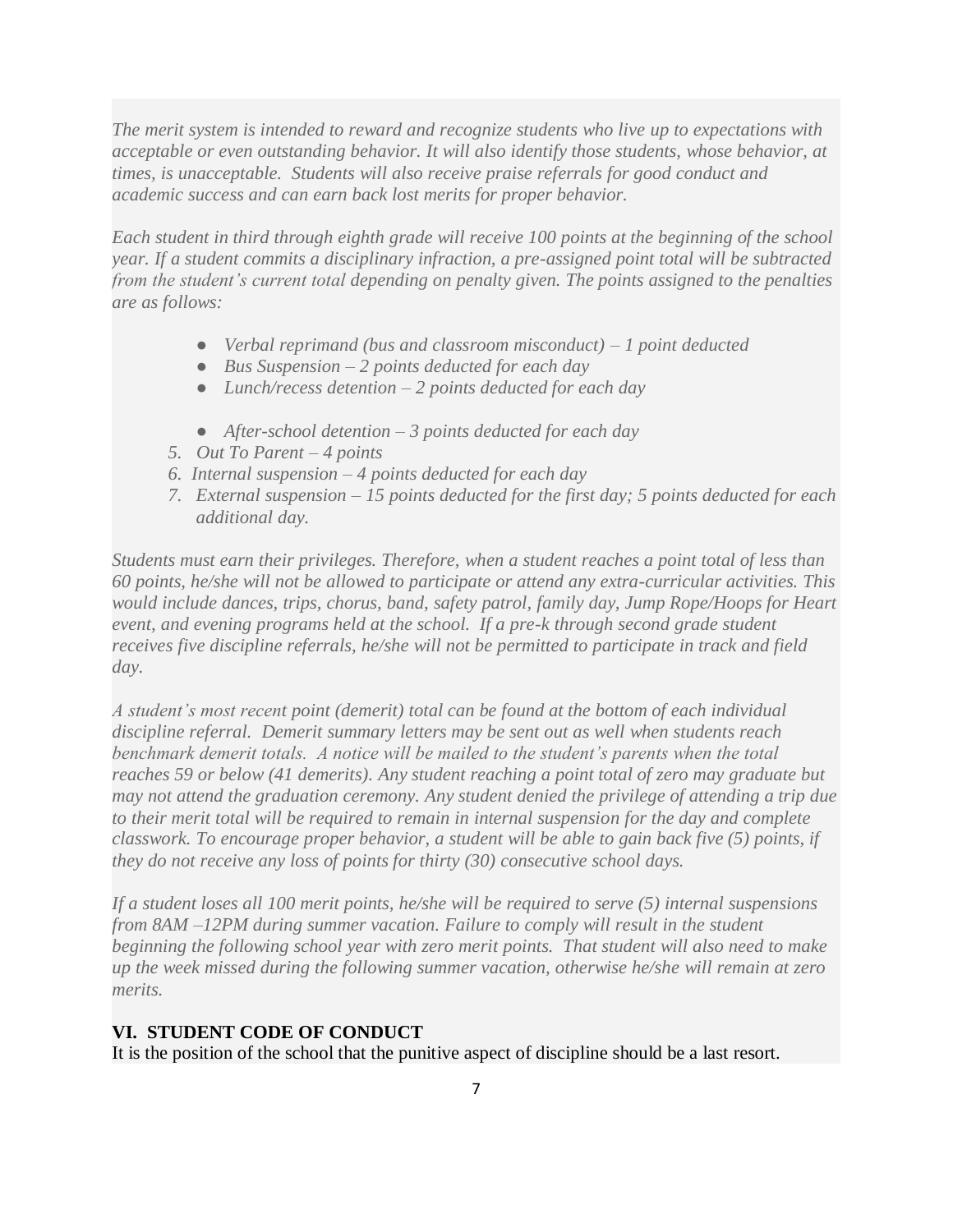Preventive discipline and behavior modification through a close working relationship between the school and the home should be the first step. We realize that consistent communication with the home will allow parents and teachers to work together for the benefit of the student. It is expected that teachers and administrators will employ as many intervention strategies as possible.

The school realizes that unfortunately, there are times when punitive disciplinary action is necessary. It is the position of the school that discipline be administered in a way that is speedy, fair, and consistent. It is also this school's position that the imposed discipline will not impinge on a student's dignity, feeling of self-worth, and will be administered in such a way that a student's right to be treated with respect will not be affected.

Students are reminded that all teachers, staff employees, or persons acting in a capacity of supervision authorized by the school administration, *i.e.*, chaperones in the building, have the authority to enforce rules and regulations. Teacher authority is not in any way limited to the classroom and particular students. Students are reminded that they are to show respect to all Elsinboro staff members whether professional or nonteaching. In time of any type of disorder in school, infractions cannot be ignored where positive identification is established. Offenders will be disciplined. (It must be recognized that not all the offenders will or can be identified). Verbal insubordination as well as physical acts will be recognized.

Students and parents must recognize that in order for the administration to have control of the school, it must have knowledge of incidents where disciplinary infractions are taking place. It is impossible for the school administrator to be physically present in all areas of the school, t**herefore, the administrator must be, and is obligated to recognize the teacher's and support staff's authority and judgment in situations where an administrator has not been physically present.**

School authorities have the right to impose consequences on a pupil for conduct away from school grounds pursuant to N.J.A.C. 6A: 16-7.6. This authority shall be exercised only when it is reasonably necessary for a pupil's physical or emotional safety, security and wellbeing or for reasons relating to the safety, security and wellbeing of other students, staff or school grounds. This authority shall be exercised only when the conduct which is the subject of the proposed consequence materially and substantially interferes with the requirements of appropriate discipline in the operation of the school.

#### **Disciplinary Procedures**

**The CSA or designee (teacher in charge) shall have the authority to assign discipline to pupils. Discipline shall be applied at the discretion of the administration. Pupil discipline and code of conduct in the district will be applied without regard to race, color, religion, ancestry, national origin, gender, sexual orientation, or mental, physical or sensory disability or by any other distinguishing characteristics pursuant to N.J.S.A. 10:5. Before dispensing disciplinary measures, administration will take into account, at least, the severity of offenses, age and developmental level of the student offender, and student history of inappropriate behavior in accordance with N.J.A.C. 6A:16-7.2.**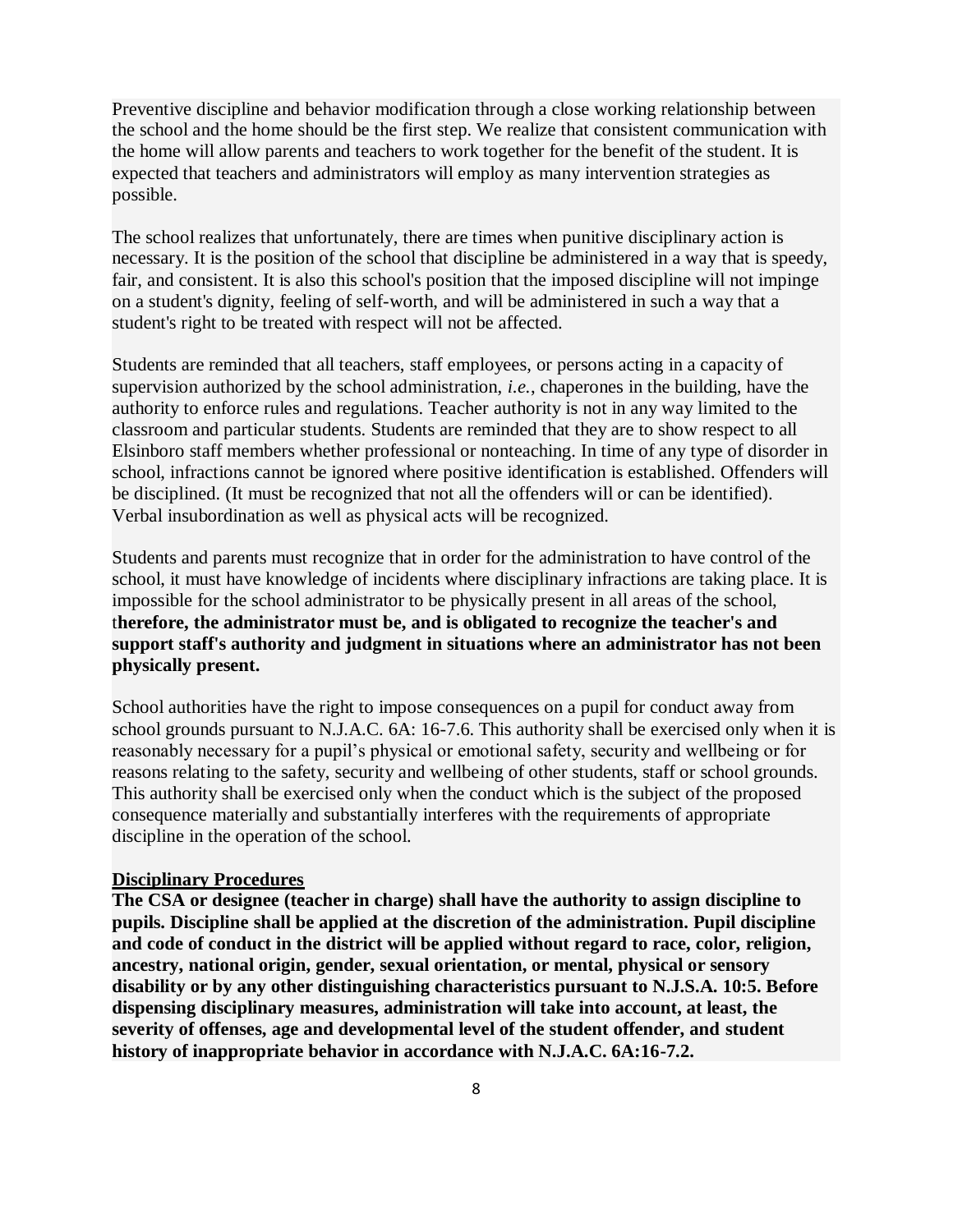Referral of a student to the CSA is used as a last resort, after teachers have exhausted all other appropriate preventive and corrective measures such as parent contact, student conferences, etc. Once a student reaches the CSA's office, the seriousness of the case will speak for itself.

When a student is suspended, the parents/guardians may be required to attend an in-school conference appointment with the CSA. After the student and his/her parents have conferred with the CSA, the student will be remitted to class.

It is understood that during a day of absence, internal or external suspension the student may not attend classes or participate in any school activities. Students on external suspension will not be permitted on the school grounds. Any student, who is suspended before the end of the school day, will lose their privilege to participate in or attend any after school activities that day.

#### **Rules, Regulations, and Violations**

*The administration and staff will apply the following guidelines in the consistent administration of discipline at Elsinboro Township Elementary School. Decisions regarding disciplinary matters will depend on the following:*

- *A complete investigation and presentment of evidence in detail;*
- *Consideration of the severity of the offense;*
- *Consideration of the repetitive behavior of the offender; and*
- *Fairness in light of mitigating circumstances.*

Rules of conduct relate to students not only when they are present in the school building or on school grounds, but also while they are being transported to and from school, and to schoolsponsored activities. Rules of conduct also apply to after-school related activities; newspaper club, instrumental club, etc.

School bus drivers, while performing their duties, have the same authority as a member of the teaching staff. Due to the possible hazard of transporting students, improper conduct will not be tolerated at any time on school buses during scheduled runs to and from school.

Realizing that there are degrees of misconduct, a detention system of discipline has been instituted along with internal and external suspension. Through the use of such a system for disciplining violators of less serious offenses, the loss of classroom time has been reduced.

#### *Penalties*

- *1. Lunch/recess detention – Students will be required to sit in the Resource Room during the lunch/recess period.*
- *2. After-school detention – Students will be required to remain after school from 3:00 – 4:00 PM. Parents must arrange transportation for their child, but will be given 24 hour notice for the detention. Detention(s) assigned by the office must begin within*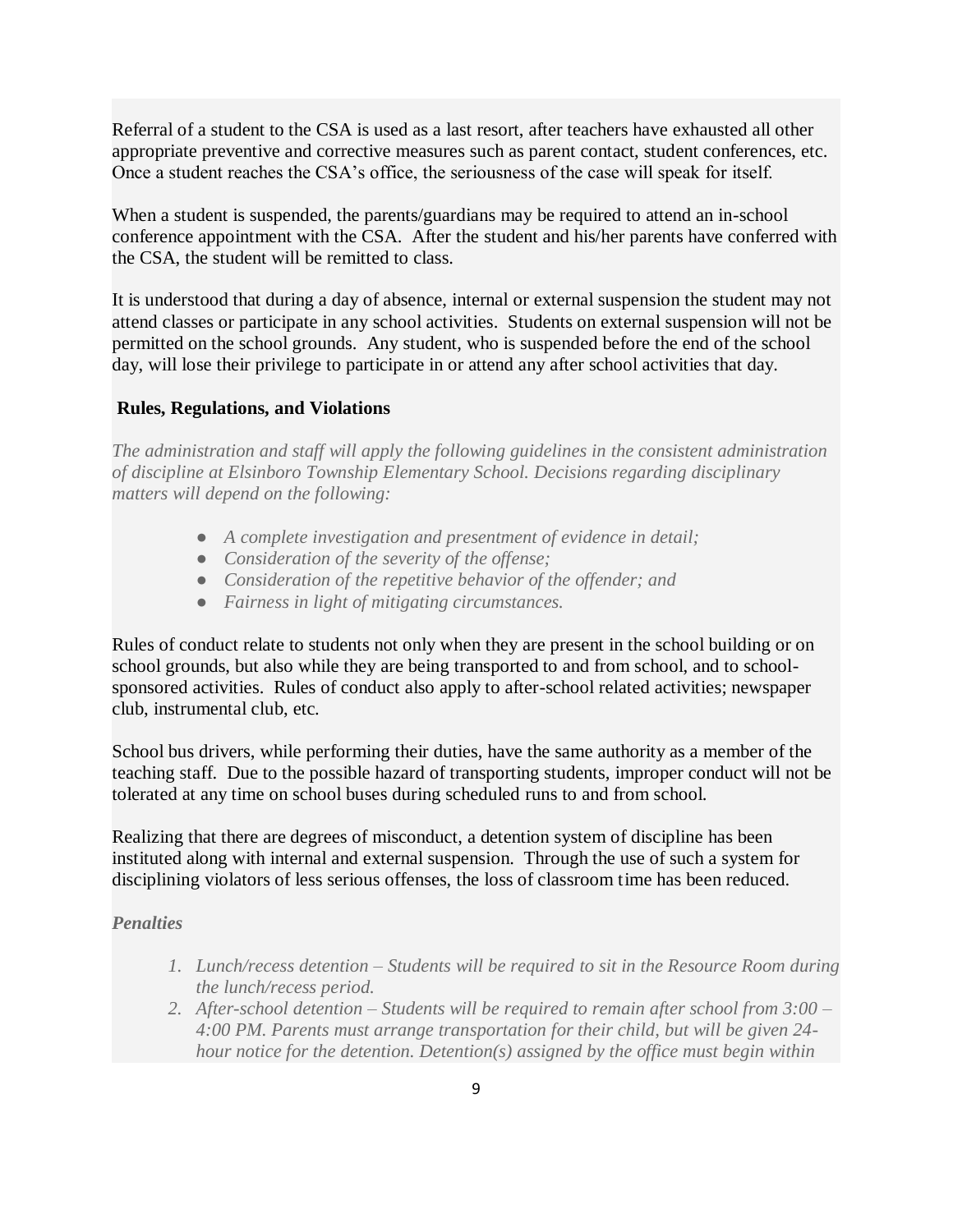*three (3) days of the offense.*

● *Internal suspension – Students will be required to be isolated for the entire school day including lunch period. The student will not be permitted to attend any after-school activities during the time of the suspension.*

- *\* Students in internal suspension may bring their own lunch or get a choice of a cheese or peanut butter and jelly sandwich. No hot lunch will be served while a student is in internal suspension.*
- *4. External suspension – Students will be required to remain out of school for the entire school day. A parent-administrator conference at the school may be required prior to re-entry to the regular school program. The student will not be permitted to attend any after-school activities during the time of the suspension.*

Students are to report to the detention area by the time detention is to start. If the student is not on time, or is not prepared to use the time wisely, he/she will receive additional discipline. Should a student not conduct himself properly during the detention, he/she will be suspended. In the event detention or internal suspension is missed due to absence, illness or the cancellation of school, the assigned discipline will be served the next available school day.

All disciplinary infractions and the resulting consequences can be accessed by logging into Elsinboro's grade portal – OnCourse.

It is understood that the administration of this code must include some administrative judgments where the cases do not exactly fit the descriptions. Nevertheless, unless there are specific and considerable extenuating circumstances, this code will be followed.

*THE ADMINISTRATION RESERVES THE RIGHT TO ASSIGN ALTERNATIVE PENALTIES WHEN DISCIPLINARY GUIDELINES ARE NOT FOLLOWED AND IS THE FINAL AUTHORITY ON CODE INFRACTION INTERPRETATION. STUDENT DISCIPLINE MAY BE IMPLEMENTED PRIOR TO PARENT CONTACT.*

# *Positive Student Development*

*The following factors at a minimum shall be given full consideration by school administration in the development of remedial measures to address the problem behaviors:*

- *Age, developmental and maturity levels of the parties involved;*
- *Degree of harm;*
- *Surrounding circumstances;*
- *Nature and severity of the behaviors;*
- *History of past incidences or past or continuing patterns of behavior;*
- *Relationships between the parties involved; and,*
- *Context in which the alleged incidents occurred.*

*Remedial measures could include the following:*

- *Restitution and restoration;*
- *Mediation;*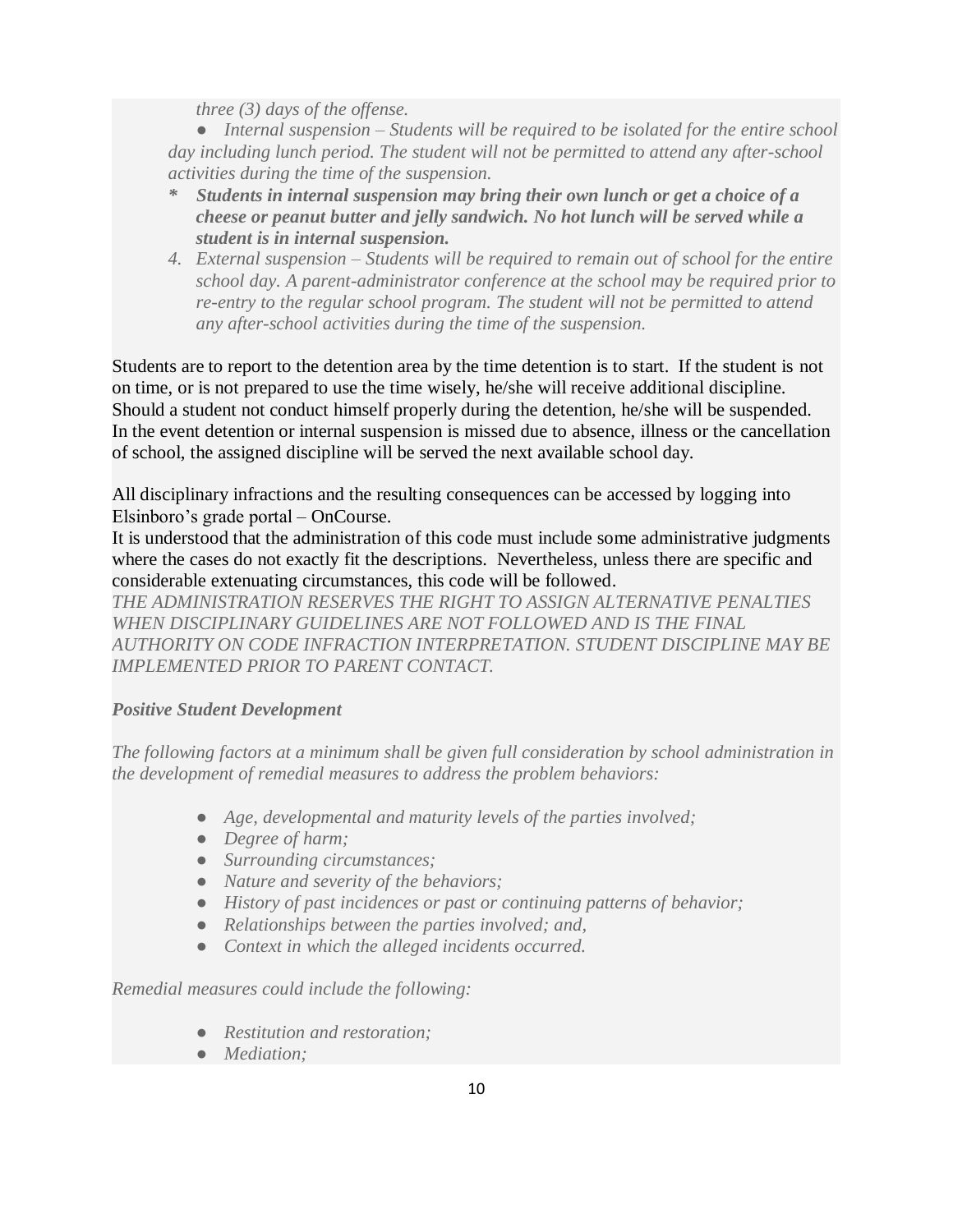- *Corrective instruction or other relevant learning or service experience;*
- *Supportive student interventions*
- *Behavioral management plan, with benchmarks that are closely monitored;*
- *Assignment of leadership responsibilities;*
- *Involvement of CSA*;
- *Student counseling; or,*
- *Parent conferences.*

The list of rules, regulations, and violations on the following pages are the most important ones in the school, but these DO NOT include every possible violation. For example, a student can get into difficulty for doing something even if there is not a specific rule stating that the action is a violation. Any act that disrupts school activity or causes danger to people or destruction to property is forbidden and will not be tolerated.

There are three levels of misconduct for students. They are as follows:

A. Category I Violations - Misconduct

- B. Category II Violations Serious Misconduct
- C. Category III Violations Intolerable and/or Illegal Conduct

Each category is followed by possible disciplinary actions.

\*OTP Out to Parent

\*ISS In School Suspension

\*OSS Out of School Suspension

**The following are general guidelines only. Students will be subject to disciplinary action any time they engage in inappropriate behavior. Furthermore, the specific consequences/ disciplinary actions listed may be modified at the discretion of the administration.**

# **MISCONDUCT - CATEGORY I VIOLATIONS**

Category I violations include behavior that disrupts or interferes with the orderly educational process of oneself and/or other students. These violations include the following:

**I-1 Disruptive behavior** - Displaying any behavior that is disruptive to the orderly process of classroom instruction. For example: Excessive noise, excessive talking, throwing things, distracting action or comments.

- $\bullet$  1<sup>st</sup> offense Recess/Lunch detention
- $\bullet$   $2^{nd}$  offense 3 days Recess/Lunch detention
- $\bullet$  3<sup>rd</sup> offense ISS w/parent conference
- 4<sup>th</sup> offense ISS/OSS/OTP (1 or more days) w/parent conference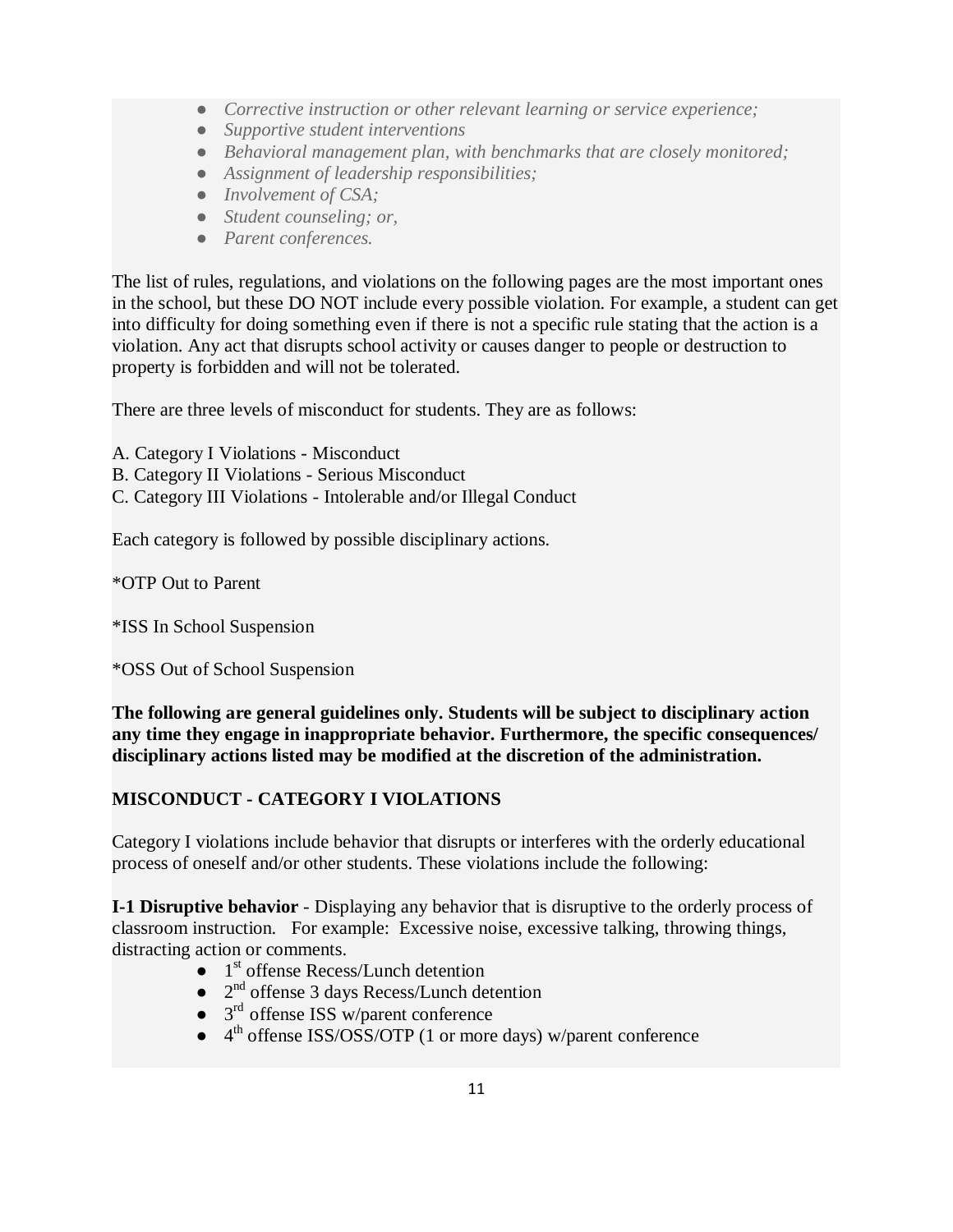# **I-2 Uniform Policy Violation**

- $\bullet$  1<sup>st</sup> offense Referral to Nurse and parent contact
- 2<sup>nd</sup> offense Lunch detention/parent contact
- 3<sup>rd</sup> offense 2 days Lunch detention/parent contact
- $\bullet$  4<sup>th</sup> ISS/OSS w/parent conference

# **I-3 Failure to serve detentions.**

- $\bullet$  1<sup>st</sup> offense 1 additional detention day
- $2<sup>nd</sup>$  offense 2 morning detention days (7:30 am 8:00 am)
- 3<sup>rd</sup> ISS/OSS w/parent conference on return.

**I-4 Improper building/outdoor conduct** - Running, excessive noise, horseplay, shoving, or throwing things (all areas of the building including halls, restrooms, lunchrooms, playground, etc.).

- $\bullet$  1<sup>st</sup> offense Recess/Lunch Detention
- 2<sup>nd</sup> offense 3 days Recess/Lunch Detention
- 3<sup>rd</sup> offense ISS w/parent conference
- 4<sup>th</sup> offense ISS/OSS/OTP (1 or more days) w/parent conference

### **I-5 Improper conduct during a school program or assembly**

- 1<sup>st</sup> offense removal from the program and 1 lunch/recess detention
- 2<sup>nd</sup> offense 3 days lunch/recess detention
- 3<sup>rd</sup> offense OTP and prohibited from attending assemblies during school hours

### **I-6 Name-calling towards other students**

- $\bullet$  1<sup>st</sup> offense lunch/recess detention
- $\bullet$  2<sup>nd</sup> offense 2 lunch/recess detentions
- $\bullet$  3<sup>rd</sup> offense 3 lunch/recess detentions
- $\bullet$  4<sup>th</sup> offense 1 ISS
- $\bullet$  5<sup>th</sup> offense 2 ISS

**I-7 Inappropriate, abusive, or profane language** - any vulgar behavior written or directed toward other students.

- $\bullet$  1<sup>st</sup> offense 1 ISS
- $\bullet$  2<sup>nd</sup> offense 2 ISS
- $\bullet$  3<sup>rd</sup> offense 1 to 3 OSS
- $\bullet$  4<sup>th</sup> offense 3 to 5 OSS w/parent conference on return

**I-8 Lying/cheating** - The intentional telling of stories that are not true, copying another's work on assignments or tests, or allowing another to copy one's own work.

- $\bullet$  1<sup>st</sup> offense recess/lunch Detention
- 2<sup>nd</sup> offense 3 days recess/lunch Detention
- 3<sup>rd</sup> offense ISS w/parent conference
- 4<sup>th</sup> offense ISS/OSS/OTP (1 or more days) w/parent conference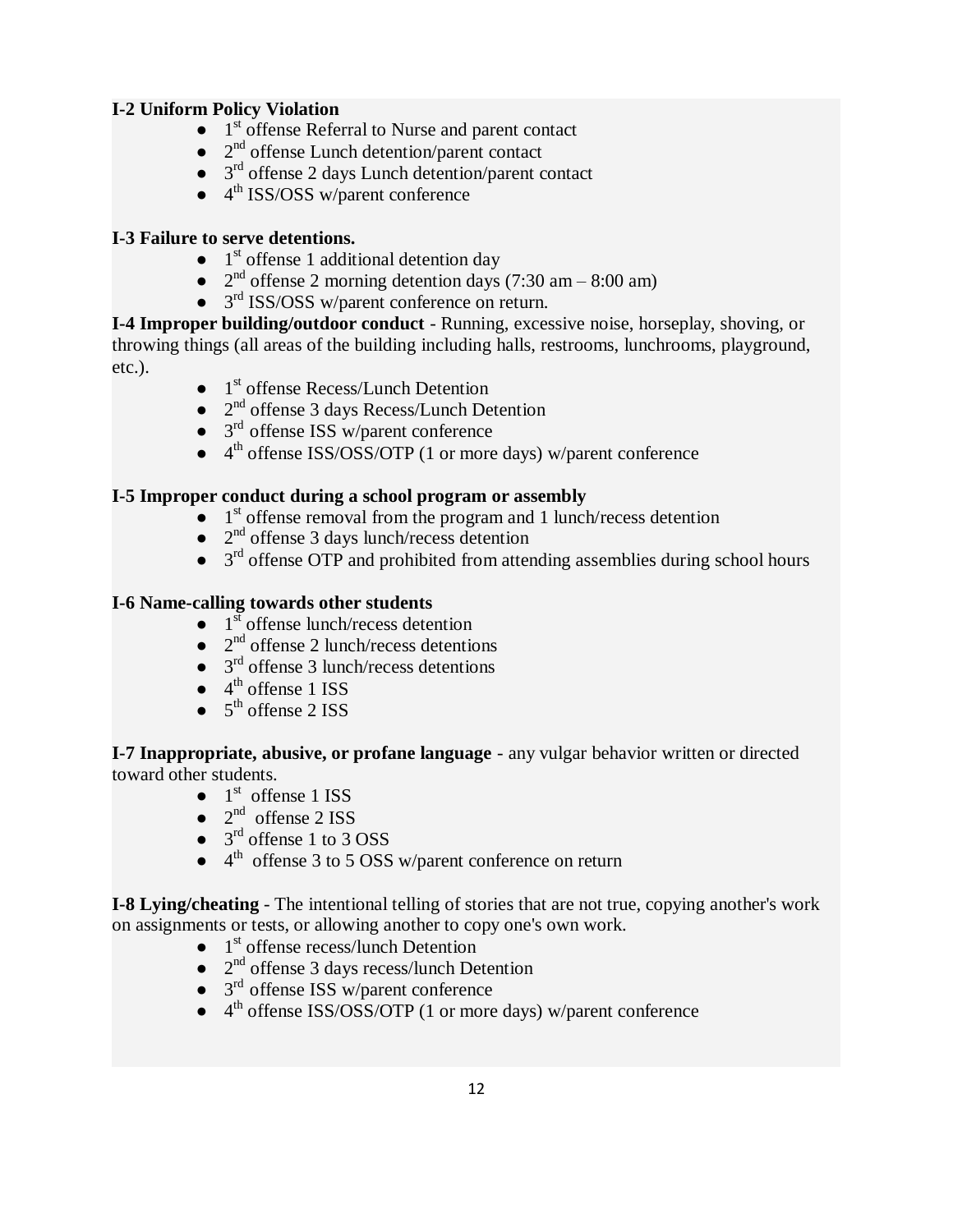# **I-9 Unexcused Absences, Tardiness and Early Pick Up**

As per policy 5113 Absences & Excuses, any combination of two unexcused late arrivals or early releases will equal one unexcused absence.

- For every four unexcused absences accumulated in a marking period, the student will have one morning detention (7:45am-8:15am), the week following the end of the marking period. (Dates to be determined.)
	- (Students who do not report for morning detention will be given Lunch/Recess detention)
- Students will not be able to participate in any non-instructional activities for that marking period.
- Students who accumulate 10 absences prior to class trip or family day will have to attend a parent meeting to review absences to determine eligibility for participation.
- After five excused or unexcused incidence of absences; a doctor's note will be required for each absence thereafter. (An incidence would be one or more consecutive days absent. For example, being absent Sept. 1, 2, 3rd would be 1 incident.)

**I-10 Possession of Medication –** Students will only be permitted to self-administer medication without the assistance of the nurse if it is deemed necessary for life threatening illness/conditions with special permission form(s) signed by the physician and parent. A student may be permitted to use inhalers for asthma without the nurse's assistance, but this requires a special set of permission forms**.** A student will be permitted to self-administer insulin in school and on field trips, if so directed by the physician.

- $\bullet$  1<sup>st</sup> offense referral to nurse with parent contact
- $2<sup>nd+</sup>$  offense ISS/OSS/notification of Law Enforcement Personnel as deemed necessary by the CSA or Teacher in Charge.

## **I-11 Bus/Bus Stop Misbehavior (Not following bus rules such as not wearing seat belts, switching seats, yelling, throwing objects, hands or objects out of window, etc.)**

- 1<sup>st</sup> offense parent contact and possible exclusion from the bus for 1day or more
- $\bullet$   $2<sup>nd</sup>$  offense parent contact and possible exclusion from the bus for 3 days or more
- $\bullet$  3<sup>rd</sup> offense parent contact and possible exclusion from the bus for 5 days or more
- $\bullet$  4<sup>th</sup> offense parent contact and possible exclusion from the bus for 10 days or more
- $\bullet$  5<sup>th</sup>+ offense parent contact and possible exclusion from the bus for 30 days or more

# **I-12 Failure to return signed school documents (disciplinary referrals, progress reports, report cards, etc.)**

- Referral to the CSA and parent contact
- 1<sup>st</sup> offense Recess/Lunch Detention
- 2<sup>nd</sup> offense 3 days Recess/Lunch Detention
- 3<sup>rd</sup> offense ISS w/parent conference
- 4<sup>th</sup> offense ISS/OSS/OTP (1 or more days) w/parent conference

I-13 Inappropriate use of Chromebook (Leaving assigned website, inappropriate site etc.)

- $\bullet$  1<sup>st</sup> Offense Lunch Detention and loss of Chromebook for 1 day
- $\bullet$  2<sup>nd</sup> Offense Lunch Detention and loss of Chromebook for 2 days
- $\bullet$  3<sup>rd</sup> offense ISS w/parent conference and weekly history check (student is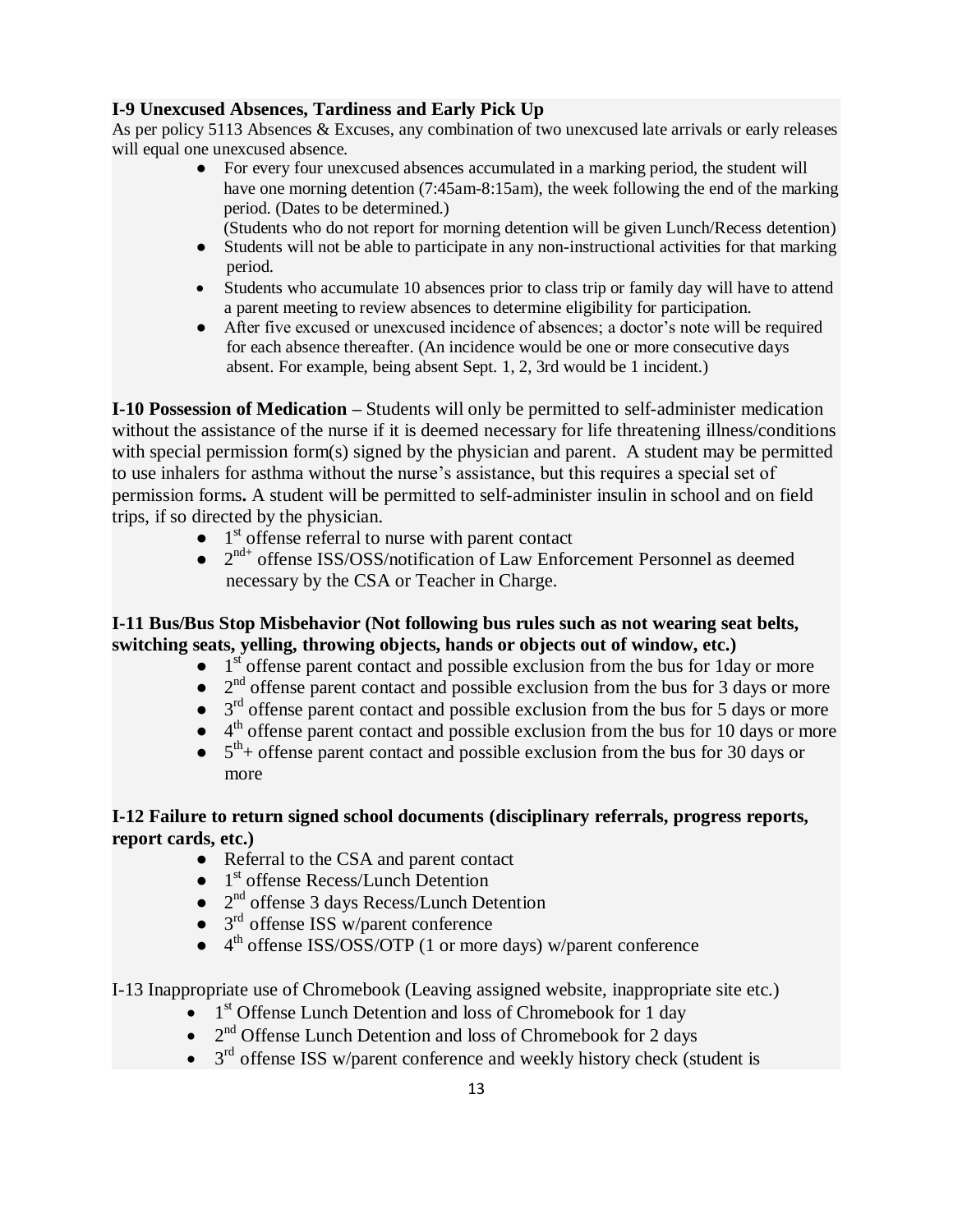responsible for getting history checked in office; failure to get history checked will result in loss of Chromebook for remainder of school year)

- $\bullet$  4<sup>th</sup> Offense ISS and daily history check (student is responsible for getting history checked in office; failure to get history checked will result in loss of Chromebook for remainder of school year)
- $\bullet$  5<sup>th</sup> Offense Lose Chromebook privileges for the remainder of the school year

NOTE: Category I may include other offenses not specifically listed which are similar in severity to the above.

# **SERIOUS MISCONDUCT - CATEGORY II VIOLATIONS**

Category II violations include behavior that disrupts or interferes with the education of oneself and/or other students and is more serious in nature. These acts are more likely to result in harming the well-being of other people or damaging property. Some violations in this category may be unlawful. These violations include the following:

**II-1 Written or Verbal Assault or Gesture Delivered or Undelivered** - Threatening to harm another student.

- $\bullet$  1<sup>st</sup> offense removal from class and ISS
- $\bullet$   $2<sup>nd</sup>$  offense removal from class and 2 ISS
- $\bullet$  3<sup>rd</sup> offense 1-3 days OSS
- $\bullet$  4<sup>th+</sup> offense 3-5 days OSS

**II-2 Physical Assault to Students** - Physical contact, fighting and or incitement that could result or does result in physical confrontation with students.

- $\bullet$  1<sup>st</sup> offense removal from class and 2 days ISS
- $2<sup>nd</sup>$  offense removal from class, parent conference and 1 day OSS.
- 3<sup>rd</sup> offense parent conference and 3 days OSS.
- $\bullet$  4<sup>th</sup>+ offense 5 days OSS

**II-3 Forgery** - The unauthorized signing of the name of another person, or altering times, dates, grades, passes or permits.

- $\bullet$  1<sup>st</sup> offense parent contact and 1 day lunch/recess detention
- $\bullet$   $2^{nd+}$  offense 1 day ISS

**II-4 Gambling/Extortion/Bribing** -Playing any game of chance or skill involving the exchange of anything of value, taking money or any other items through threats.

- 1<sup>st</sup> offense parent contact and 1 day lunch/recess detention
- $\bullet$   $2^{nd}$  offense 1 day ISS
- $\bullet$  3<sup>rd</sup>+ offense 1 day OSS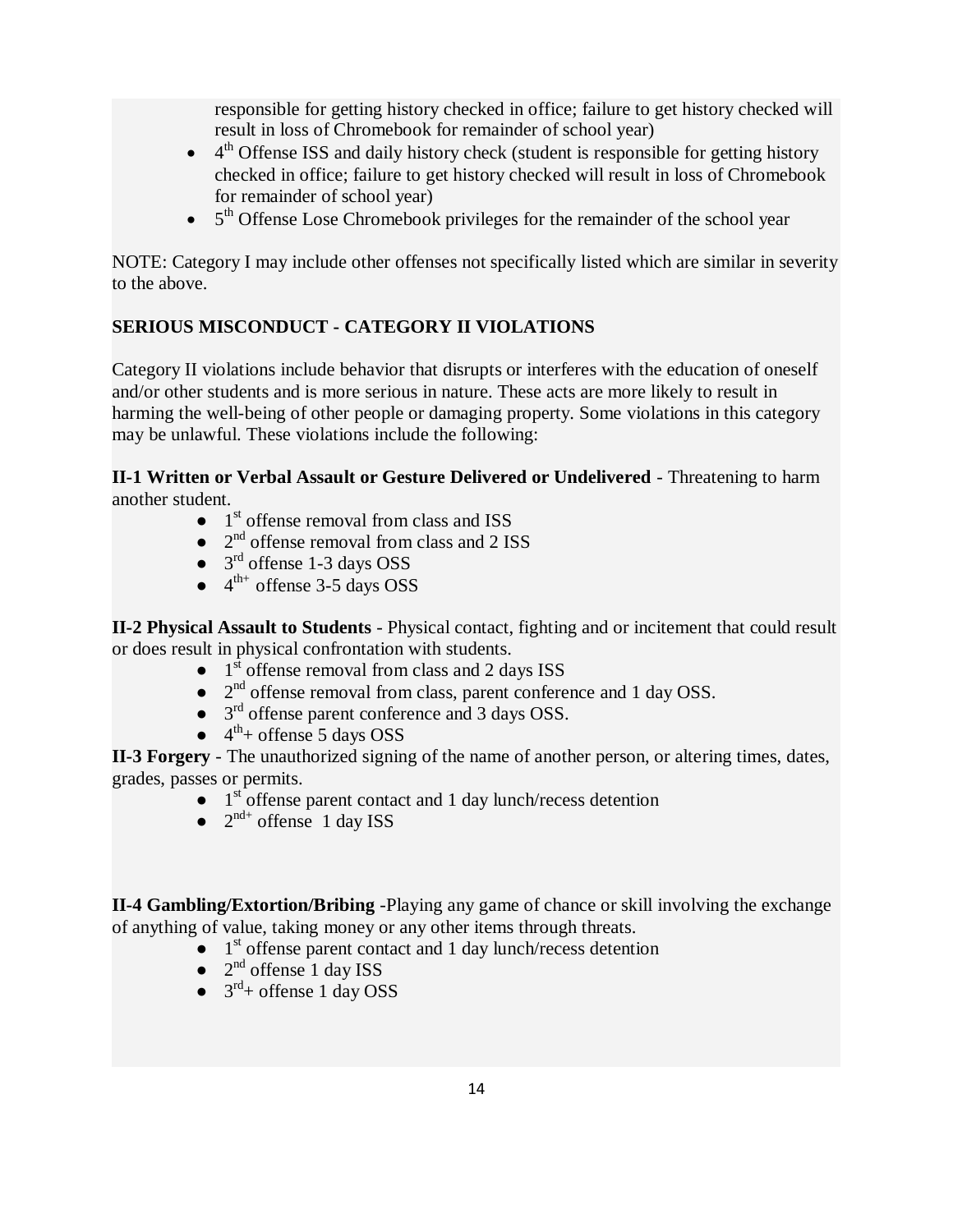**II-5 Gang Related Activities** - Use of graffiti, hand signals, colors, jewelry, dress, etc. that communicate gang membership.

- $\bullet$  1<sup>st</sup> offense parent contact and 1 day lunch detention
- $\bullet$   $2^{nd}$  offense 1 day ISS
- $\bullet$  3<sup>rd</sup>+ offense 1 day OSS

#### **II-6 Harassment/Bullying**

- Refer to HIB Policy #5131.9 (attached, page 22)
- And/Or Refer to Category Offense

**II-7 Inappropriate items brought to school** - including pagers, beepers, walkie-talkies, audio devices or other forms of electronic communication devices. NO CELLULAR PHONES to be brought to school or on the bus. Devices will be returned to parents only.

- $\bullet$  1<sup>st</sup> offense confiscation of item, parent contact and 1 day lunch detention
- $\bullet$   $2<sup>nd</sup>$  offense confiscation of item, parent contact and 1 day ISS
- $\bullet$   $3^{\text{rd+}}$  offense confiscation of item, parent contact and 3 days ISS

**II-8 Insubordination/Disrespect**-Failure to obey reasonable, fair, and proper instructions or directions of any staff member or any person having authority over the students.

- $\bullet$  1<sup>st</sup> offense 1 day ISS
- $\bullet$   $2^{nd}$  offense 3 days ISS
- $\bullet$  3<sup>rd+</sup> offense 1 day OSS, parent conference on return and referral to School Psychologist

**II-9 Written or Verbal Assault** - obscene and/or vulgar language, gestures, and/or threats toward any school employee, bus driver, or parent chaperoning any school event.

- $\bullet$  1<sup>st</sup> offense 1-3 days OSS
- $\bullet$  2<sup>nd</sup> offense 3-5 days OSS
- $\bullet$  3<sup>rd</sup> offense 5-10 days OSS

**II-10 Leaving School Building or Property** - Students are not permitted to leave the property unless excused by school personnel.

- $\bullet$  1<sup>st</sup> offense parent contact and/or law enforcement contact, and 1 day ISS
- $\bullet$   $2^{nd}$ + offense parent meeting, 3 days ISS and referral to School Psychologist

### **II-11 Misbehavior with Substitutes** - Students need to be on their best behavior.

- $\bullet$  1<sup>st</sup> offense 1 day ISS
- $\bullet$   $2^{nd}$  offense 3 days ISS
- $\bullet$  3<sup>rd+</sup> offense 1 day OSS, parent conference on return and referral to School Psychologist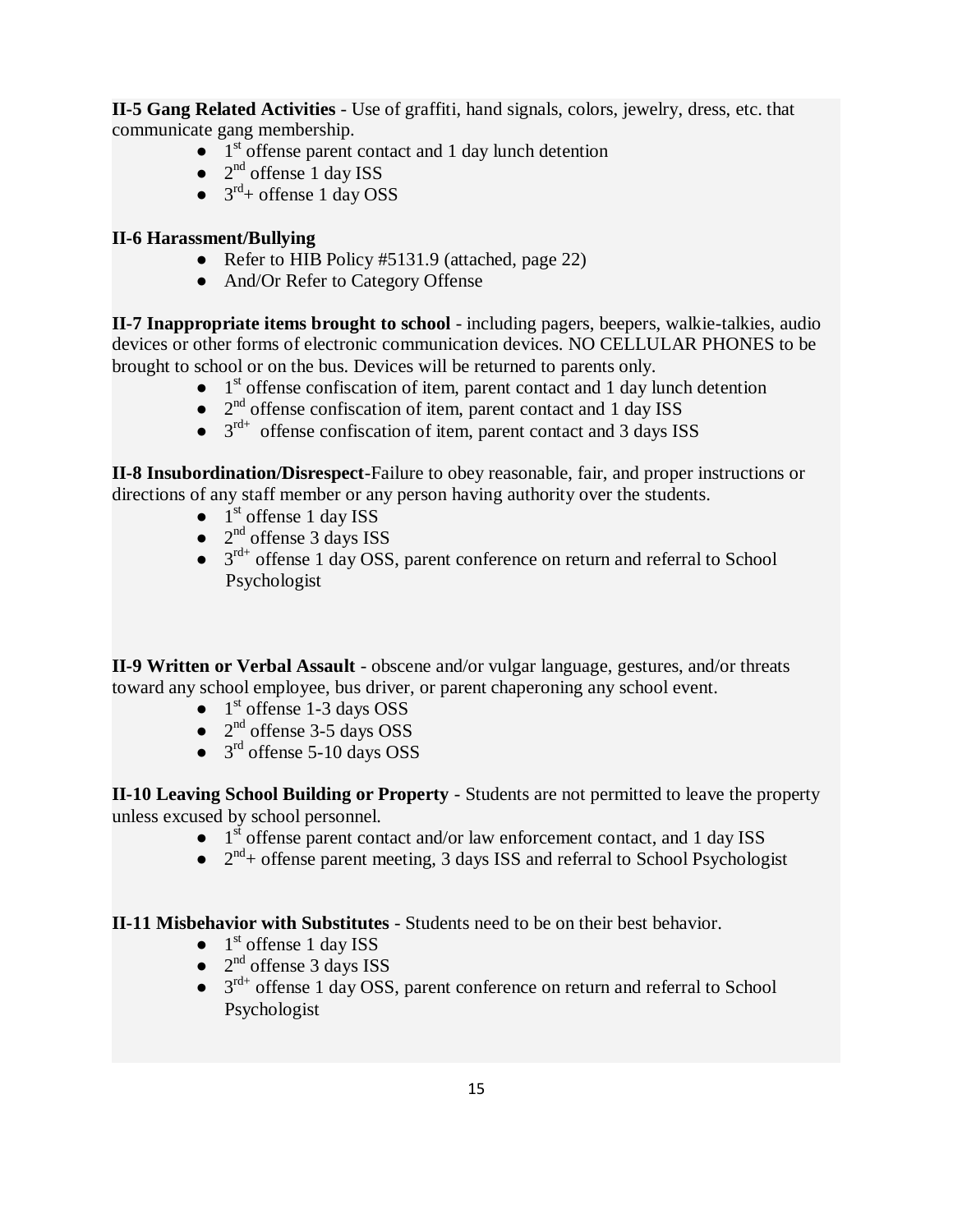**II-12 911 Calls** - A student making an unauthorized 911 call for unfounded reasons.

● 1+ offense Parent contact, law enforcement contact and removal for remainder of the day with parent meeting on return.

# **II-13 Pornography**

- $\bullet$  1<sup>st</sup> offense parent contact and/or law enforcement contact, and 1 day ISS
- $\bullet$   $2^{nd}$ + offense parent meeting, law enforcement contact, 3 days ISS and referral to School Psychologist

**II-14 Sexual Harassment** - Verbal, written or gesturing conduct of a sexual or sex-based nature imposed on the basis of sex.

- 1<sup>st</sup> offense 1 day OSS, parent conference on return and referral to School Psychologist
- $\bullet$  2<sup>nd</sup> offense 3-5 days OSS based upon severity of offense
- $\bullet$  3<sup>rd</sup> offense possible expulsion

**II-15 Stealing** - Taking something that belongs to the school or another person without permission. Students accused of stealing personal items such as shoes, coats, purses, wallets, or school property may be charged with a Category III violation.

- 1<sup>st</sup> offense parent contact and/or law enforcement contact, and 1 day ISS
- $\bullet$   $2^{nd}$ + offense parent meeting, law enforcement contact, 3 days OSS and referral to School Psychologist

**II-16 Truancy** - The willful refusal of a child to attend school for a day or a portion thereof, in defiance of parental or lawful authority or when a child is not at the assigned place at the assigned time. After ten unexcused absences, a student is considered truant (truancy is a violation of NJ attendance laws).

- Refer to Attendance Policy
- 1-4 days unexcused absences parent notification by phone and/or letter
- 5-8 days of unexcused absences parent notification by letter, 5 or more absences a doctor's note is required for excused absence.
- 9 unexcused absences Out to Parent meeting, referral school counselor
- 10+ unexcused absences referral to State Court Program for Truancy and/or law enforcement agency.

**II-17 Vandalism** - Damaging/misusing staff, student, or school property. May be charged with a Category III violation.

- 1<sup>st</sup> offense parent contact and/or law enforcement contact, and 1 day ISS
- $\bullet$   $2^{nd}$ + offense parent meeting, law enforcement contact, 3 days OSS and referral to School Psychologist

NOTE: Category II may include other offenses not specifically listed, which are similar in severity to the above.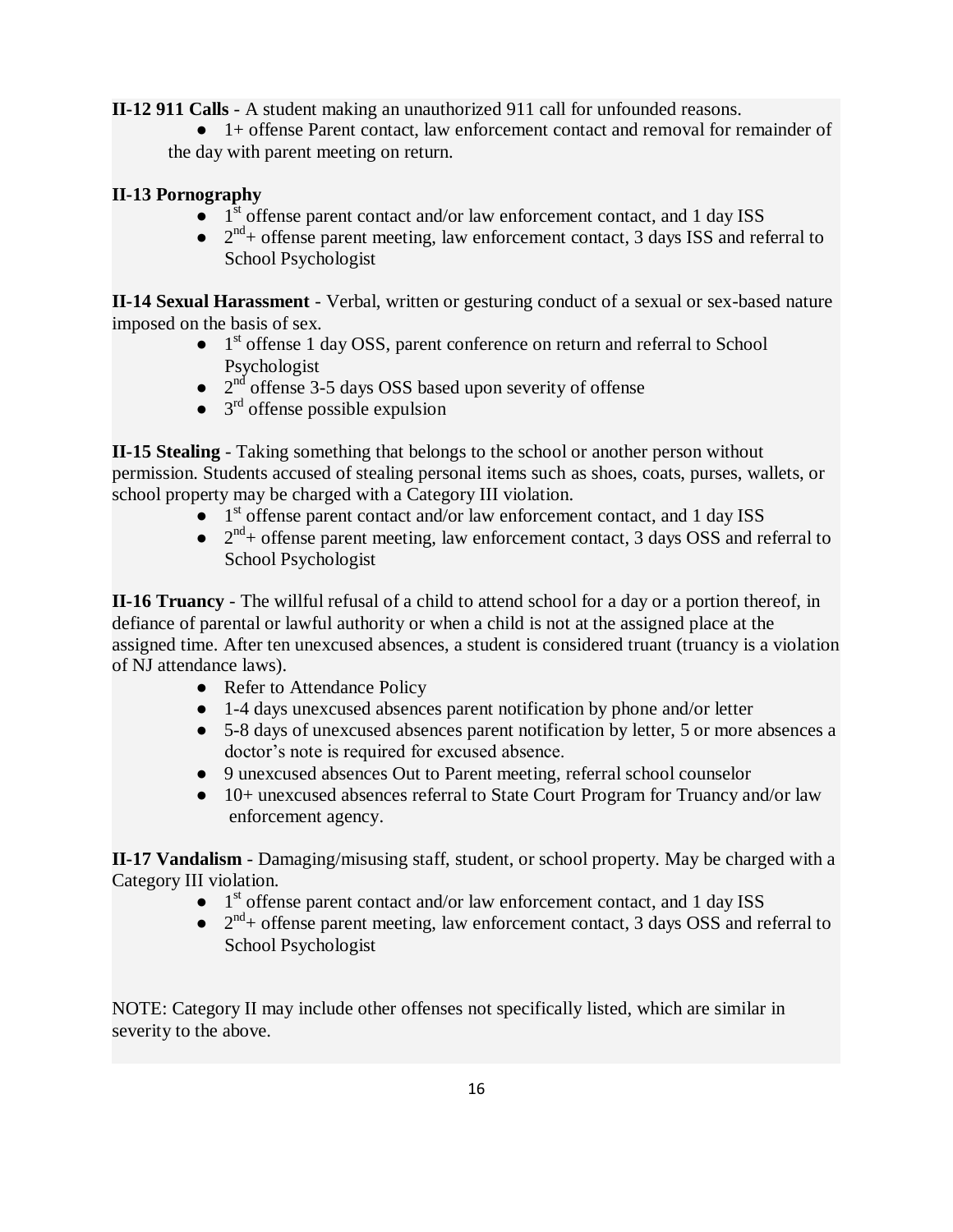# **INTOLERABLE AND/OR ILLEGAL CONDUCT CATEGORY III VIOLATIONS**

Category III violations include intolerable behavior that not only breaks the school rules, but may be against the law. These violations may pose a direct threat to the safety of others and seriously disrupt the orderly educational process in the classroom, in the school building, on the school grounds or during transit to and from school.

These violations include the following:

- **III-1 Arson** Setting fire in school or on school property.
	- Referral to law enforcement agency and school psychologist
	- Expulsion

**III-2 Assault** - Threatening to physically harm any student or staff member, and/or threatening to bring a weapon to school or threatening to use any weapon against students or staff.

 $\bullet$  1<sup>st</sup> offense parent and/or law enforcement contact, 3 days OSS and school psychologist

- $\bullet$   $2^{\overline{nd}}$  offense 5 days OSS and parent meeting and law enforcement contact
- $\bullet$  3<sup>rd</sup> offense Expulsion

**III-3 Battery** - Physically touching another person either directly or with a weapon or dangerous object and causing injury. This includes any physical attack on any person or any fight involving two or more people.

- $\bullet$  1<sup>st</sup> offense 5 days OSS and parent meeting and/or law enforcement contact
- $\bullet$   $2^{nd}$  offense Expulsion

**III-4 Disrupting School or School Related Functions While Under the Influence of Drugs or Alcohol** - Attending school by students, regardless of age, who are under the influence of drugs other than prescribed by a doctor and/or alcohol or who have used or consumed drugs and/or alcohol which can alter their behavior.

- $\bullet$  1<sup>st</sup> offense 5 days OSS and parent meeting and/or law enforcement contact
- $\bullet$   $2^{nd}$  offense Expulsion

**III-5 Drug/Look Alike Drug/Alcohol Violations** - Having, using, selling, buying, or giving away any drugs, look alike drugs or alcohol. If a student has a drug prescribed by a doctor, it must be kept in the nurse's office or main office.

- $\bullet$  1<sup>st</sup> offense 5 days OSS and parent meeting and/or law enforcement contact
- $\bullet$  2<sup>nd</sup> offense Expulsion

**III-6 Explosives/Fireworks** - Having, using, selling or giving away any explosives or fireworks.

- 1<sup>st</sup> offense 5 days OSS and parent meeting and/or law enforcement contact
- $\bullet$  2<sup>nd</sup> offense Expulsion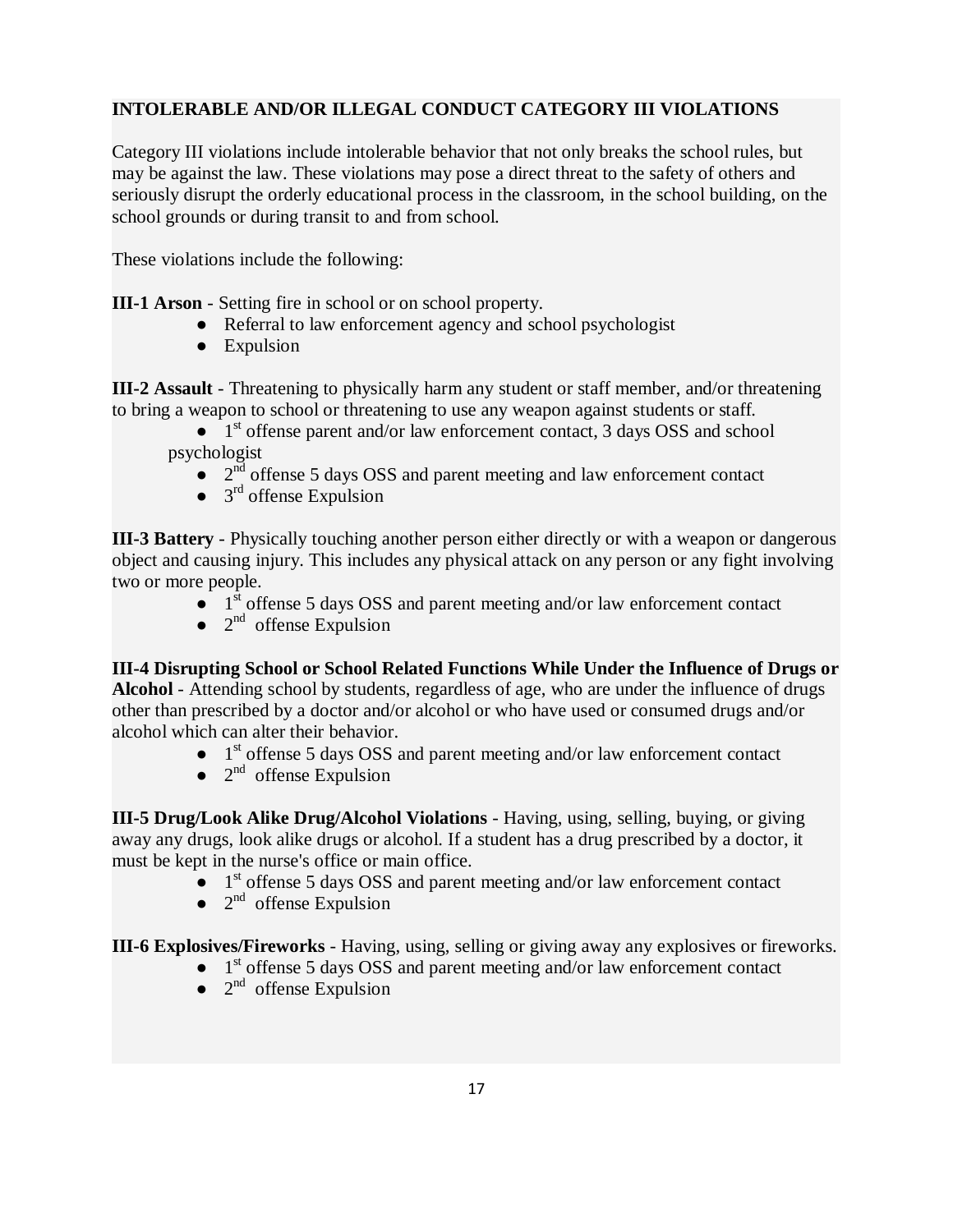**III-7 False Alarms/Bomb Threats** - Making a report of a fire or bomb, or attempting to pull an alarm when neither exists.

- 1<sup>st</sup> offense 5 days OSS and parent meeting and law enforcement contact
- $\bullet$  2<sup>nd</sup> offense Expulsion

**III-8 Stealing and/or Possession of Stolen Property** - Having property that the student knows was stolen by another person.

- $\bullet$  1<sup>st</sup> offense 5 days OSS and parent meeting and/or law enforcement contact
- $\bullet$  2<sup>nd</sup> offense Expulsion

### **III-9 Possession of tobacco products and/or drug paraphernalia.**

- 1<sup>st</sup> offense parent contact and/or law enforcement contact, and 1 day ISS
- $\bullet$   $2^{nd}$ + offense parent meeting, law enforcement contact, 3 days OSS and referral to School Psychologist

**III-10 Possession of a Weapon** -Having, using, selling, or giving to any other student any weapon/look alike weapon. This includes sticks, pipes, bottles, or even a pencil, if it is used as a weapon.

- $\bullet$  1<sup>st</sup> offense 5 days OSS and parent meeting and/or law enforcement contact
- $\bullet$  2<sup>nd</sup> offense Expulsion

**III-11 Sexual Misconduct/Harassment** - Touching others in ways that would be considered sexually offensive.

• 1<sup>st</sup> offense 1 day OSS, parent conference on return and referral to School Psychologist

- $\bullet$  2<sup>nd</sup> offense 3-5 days OSS based upon severity of offense
- $\bullet$  3<sup>rd</sup> offense possible expulsion

**III-12 Stalking** - of students or staff

- 1<sup>st</sup> offense 1 day OSS, parent conference on return and referral to School Psychologist and/or law enforcement agency
- $\bullet$  2<sup>nd</sup> offense 3-5 days OSS based upon severity of offense, notification of law enforcement agency, parent meeting upon return
- $\bullet$  3<sup>rd</sup> offense possible expulsion

**III-13 Use of Tobacco Products** - In the school building, on the bus, at school activities, or on school property.

- 1<sup>st</sup> offense parent contact and/or law enforcement contact, and 1 day ISS
- $\bullet$   $2^{nd}$ + offense parent meeting, law enforcement contact, 3 days OSS and referral to School Psychologist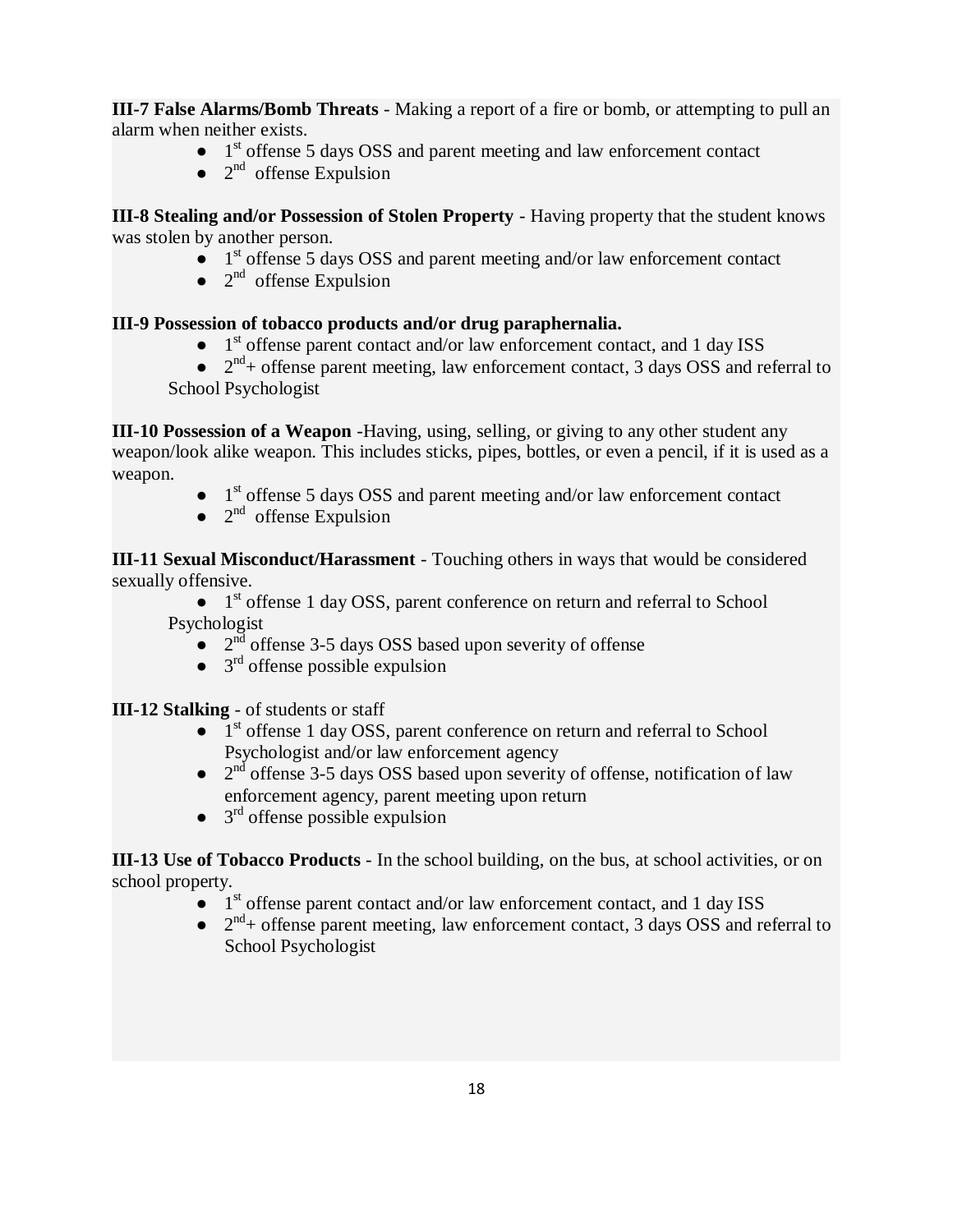**III-14 Willful Exposure** - Showing or revealing parts of the human body in such a manner that embarrasses or offends other people or causes disruption to others in the school.

- 1<sup>st</sup> offense parent meeting, possible law enforcement contact, 3 days OSS and referral to School Psychologist
- 2<sup>nd</sup> offense 5-10 days OSS, parent meeting, possible law enforcement contact, and referral to School Psychologist
- $\bullet$  3<sup>rd</sup> offense possible expulsion

─────────────────────────────<del>─</del>

NOTE: Category III may include other offenses not specifically listed, which are similar in severity to the above.

#### **Attendance (Board of Education Policy #5110)**

The Board of Education of the Elsinboro Township School District recognizes the educational significance of the student's attendance in class and, as mandated by NJAC 6:8-4, 2(d) legislates an attendance policy which requires student attendance on the days and during the hours in which the school is in session. The Board of Education will not permit absence from school for any reason not specified in the policy.

The Board directs the administration to provide a minimum of 180 well planned instructional days for students, under the tutelage of certified and competent teachers, and to implement this attendance policy.

#### **Attendance in School**

Attendance in school is a prerequisite to successful completion of respective grade promotion requirements. In the evaluation of grades, teachers are obligated to follow the attendance policy. **When able, students are expected to be in school.** An individual student's attendance may incorporate the wording from an IEP plan, 504 plan, or Individual Healthcare plan.

A student having an absence has the privilege of making up any work missed. However, logically it can be assumed class participation cannot be made up. For all absences, a student in grades 3-5 will have the work collected for them by the teacher. For a student in grades 6-8, they must approach their individual teachers for make-up assignments. It will not be considered the teacher's role to contact the student. The student with an absence must turn in his/her missed work within the same number of days he/she was absent.

For students in grades 6-8, work missed due to absences relating to truancy, suspension or other disciplinary reasons will be considered as work missed due to negligence or non-compliance on the part of the student. The work assigned the day or period of the infraction(s) will be due the day the student returns. Any work not turned in the day of return will be graded as a zero.

#### Absences

Parents and guardians are requested to call the school prior to the pupil's session (before 8:25 AM) to inform the school nurse of a proposed absence.

It is advisable for students to bring in some form of documentation following an absence to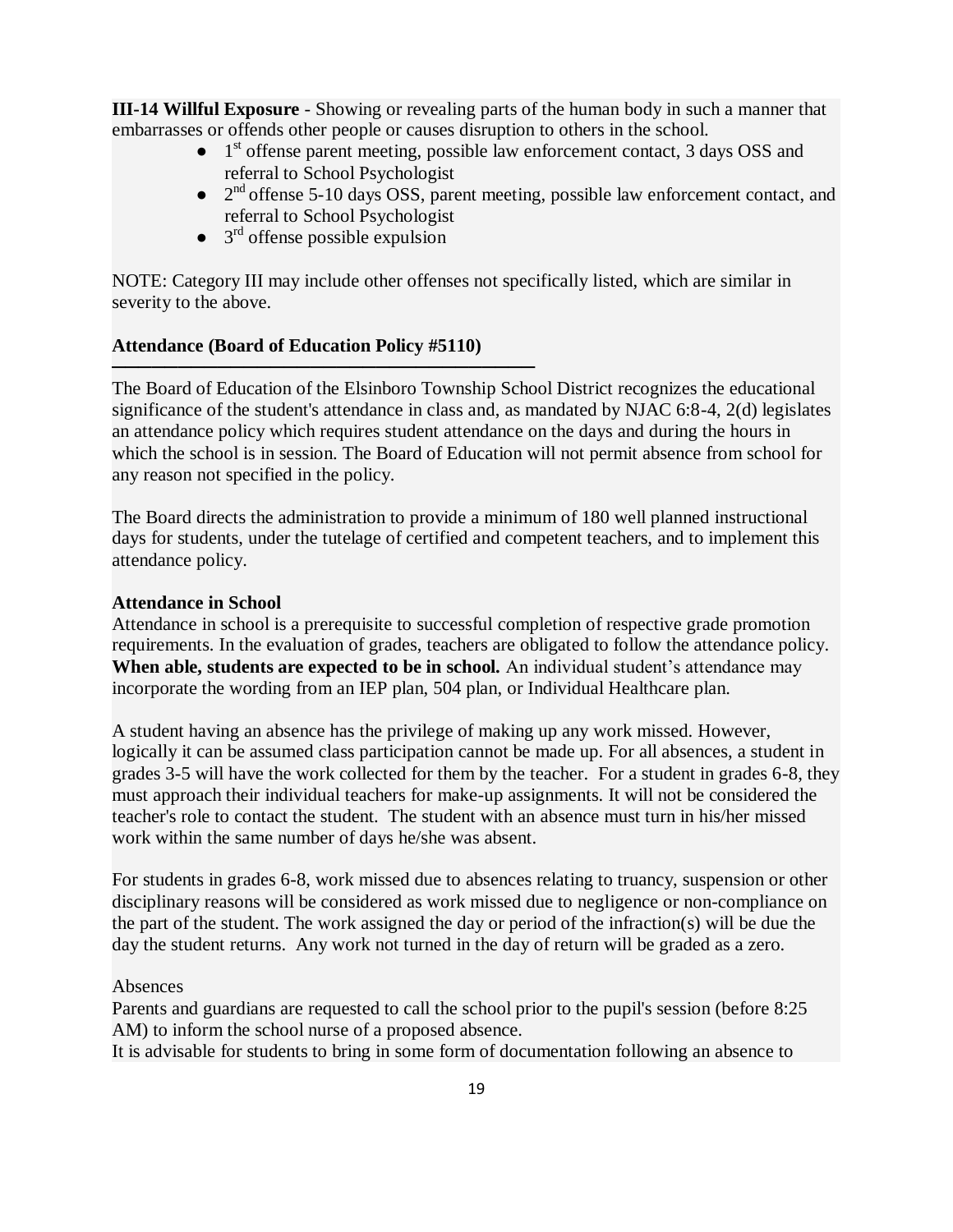verify that he/she was not truant. (Any doctor's note verifying an absence must be turned into the nurse's office within 5 school days and contain the time of the appointment.) Any notes from a dentist, orthodontist, eye doctor, counselor, lab technician, etc. will not excuse the entire day unless specifically stated in the note. These notes will excuse lateness's to school or an early dismissal only.

Unexcused Absences, Tardiness and Early Pick Up

As per policy 5113 Absences & Excuses, any combination of two unexcused late arrivals or early releases will equal one unexcused absence.

● For every four unexcused absences accumulated in a marking period, the student will have one morning detention (7:45am-8:15am), the week following the end of the marking period. (Dates to be determined.)

● Students will not be able to participate in any non-instructional activities for that marking period.

● Students who accumulate 8 absences prior to class trip or family day will have to attend a parent meeting to review absences to determine eligibility for participation.

● After five excused or unexcused incidence of absences; a doctor's note will be required for each absence thereafter. (An incidence would be one or more consecutive days absent. For example, being absent Sept. 1, 2, 3rd would be 1 incident. )

#### **N.J. Dept. of Education Excused Absences**

Religious observances recognized by the New Jersey Department of Education Bedside tutoring and extended/chronic illnesses verified by a doctor

All other absences are categorized into unexcused absences; examples of unexcused absences include, but are not limited to, the following: **Family Obligations, Vacations, Hunting, Illness, Appointments, Contests, Dentist, Eye Doctor, Counseling, Lab Work, etc.**

#### **Excessive Absences and Student Marks**

Absences are not calculated into the marking period grades. Students must make up missed work due to non-attendance. However, it must be understood that certain classroom activities cannot be made up when a student is absent. These classroom activities can have a negative impact on the student's grade when he/she is not present in class.

#### **Extended Illness**

Students absent for **three or more consecutive** school days must have a doctor's note for reentry to Elsinboro. The school will be responsible to call DYFS if a student is absent five consecutive days or more without any form of communication from the parent.

#### **Student/Parent Notification**

Parents will be contacted by the school nurse if a student is absent and no notification of that absence has been received. Parents will be notified in writing of the student's precarious absence classification at the fourth, eighth and twelfth days of student non-attendance. On the thirteenth absence, parents will be mailed a letter inviting them to meet the CSA. The purpose of this meeting is to review the effects of the excessive absences with respect to meeting promotion requirements. The district board of education shall adopt policies and procedures for notification of the appropriate law enforcement and child welfare authorities when there is reasonable cause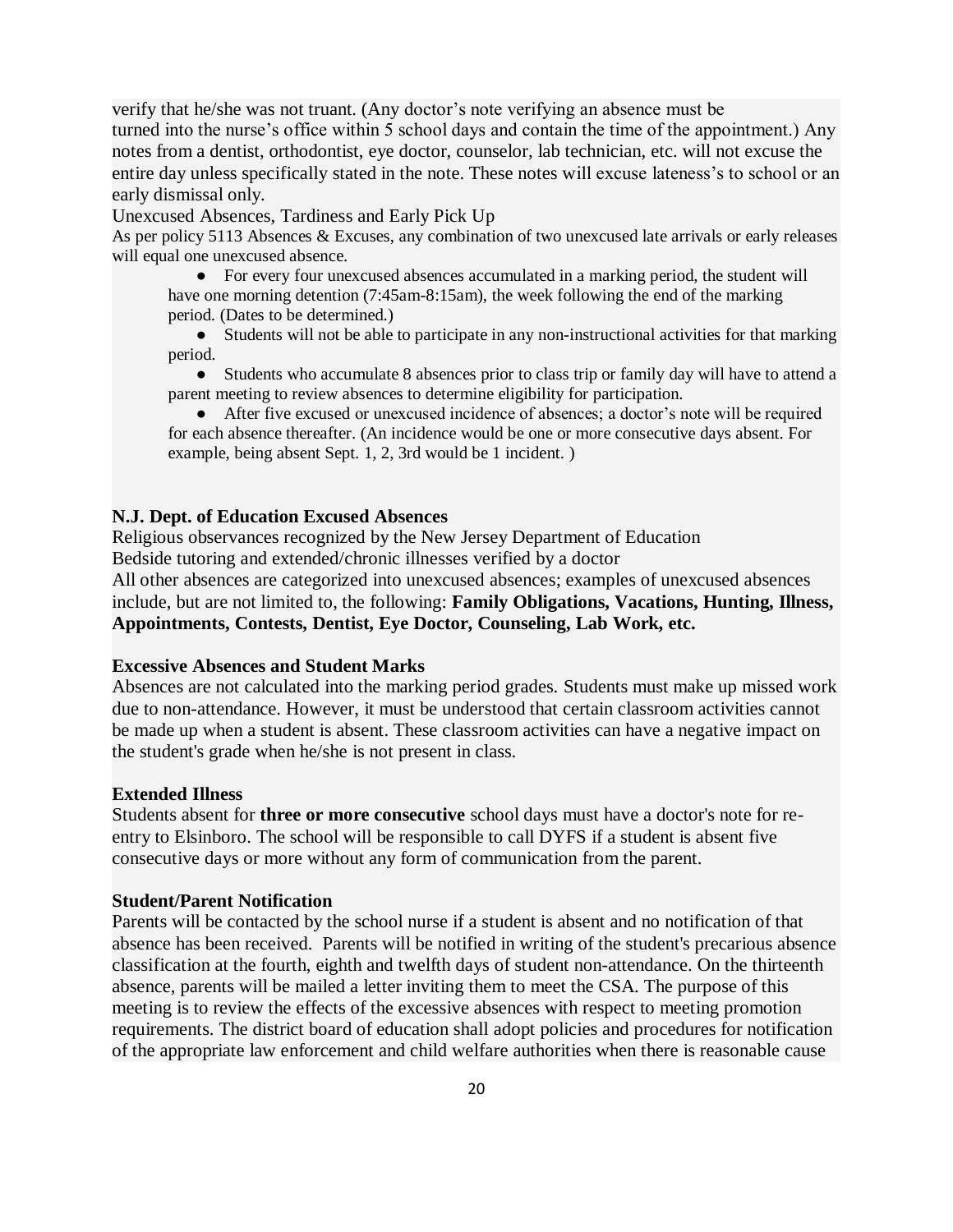that a potential missing or abused child situation is detected pursuant to N.J.A.C.6A:16-11.

#### **Record Keeping/Administrative Responsibilities**

All record keeping on student absences and parent/student notifications will be under the jurisdiction of the administrative office. It will also be the obligation of this office to maintain constant communication with the health office. Parents are responsible to keep their contact information updated by notifying the administrative office of any changes as soon as possible.

#### *Discipline For Students With Disabilities*

These procedures relate to the Policies listed in Policy 5114: Suspension and Expulsion and Policy 6171.4, Special Education.

1. All children with disabilities are subject to the same discipline procedures as the general student population, unless otherwise exempted or modified within the child's Individualized Education Program (IEP).

2. There is no applicability of an IEP modification or exemption in situations that involve the possession or use of a weapon, the possession or use of an illegal drug, or the inflicting serious bodily injury to others.

3. Children with disabilities may be suspended/removed from their educational placement for up to 10 days within a school year under the same rules that apply to all children, according to the district's code of conduct.

4. Whenever a school official suspends/removes a child with a disability under the discipline policy, he/she must notify the case manager and the parent in writing of the removal, provide a reason, and specify the number of days.

5. When a child with a disability has been removed for 10 days within a school year, the following shall apply:

● If the 10 days are non-consecutive, the school official in collaboration with the case manager will determine whether or not the pattern of removals constitute a change in placement, taking into consideration the length of each removal, the total amount of time for the removals, and the proximity of the removals to one another. If the determination is a NO, thus there has not been a change in placement, the child may be further disciplined under the same rules that apply to all children, according to the district's code of conduct. However, educational services must be provided to ensure IEP implementation.

 i. If that determination is a YES and therefore there has been a change in placement, the child may not be further suspended/removed, and the district must follow specific steps as outlined below starting with a meeting of the CST team; or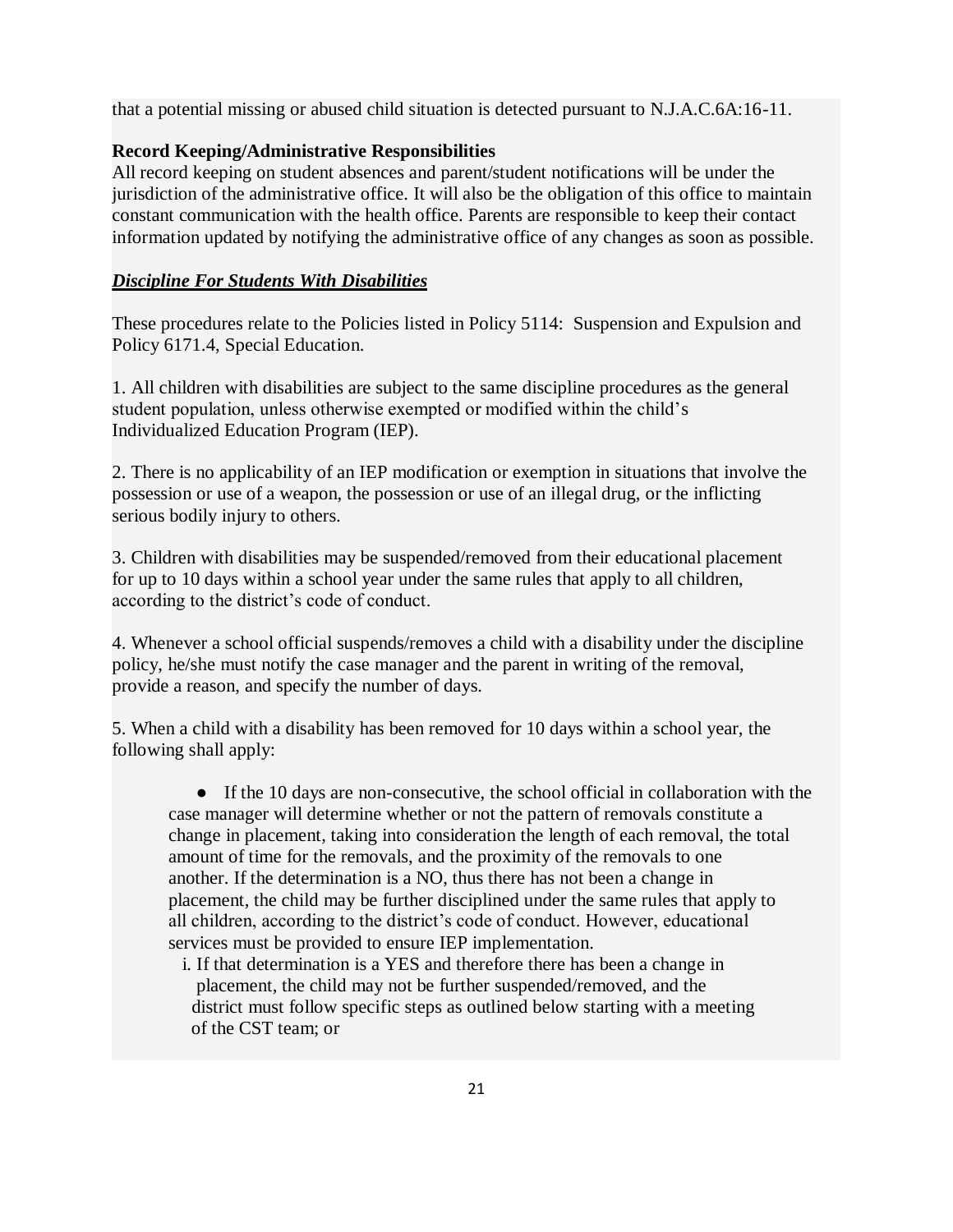- b. If the 10 days are consecutive, in fact there is an "automatic" change in placement, thus the child may not be further suspended/removed, and the district must follow specific steps as outlined below, starting with a meeting of the CST.
- c. At this juncture, upon the 10th day of removal, whether consecutive or nonconsecutive, the administrator at the school level must immediately notify the parents in writing

6. For all discipline situations involving children with disabilities, in which there has been a change of placement due to the 10-day removal as outlined above, with the exception of situations as defined in #2. above, a meeting must be convened quickly to include the parent, the student as appropriate, and all other relevant members of the CST team to review the student's file including the IEP, any observations by teachers, and consider information provided by the parents, in order to make a determination known as "manifestation determination" (MD) as defined below.

- a. Manifestation determination is a review of the relationship between the child's disability and the conduct/behavior subject to disciplinary action.
- b. The CST team must answer two key questions:
	- i. Whether the conduct was caused by, or had a direct and substantial relationship to the child's disability;
	- ii. Whether the conduct was a direct result of the district's failure to implement the child's IEP.
- c. If the manifestation determination meeting results in a conclusion that the Child's conduct does not constitute a manifestation of his/her disability nor resulted from the district's failure to implement the IEP, the child may be further disciplined under the same rules that apply to all children, according to the district's code of conduct. However, educational services must be provided to ensure IEP implementation.
- d. If the manifestation determination meeting results in a conclusion that the Child's conduct does constitute a manifestation of his/her disability or that it resulted from the district's failure to implement the IEP, the district may not further suspend/remove the child, and must take further steps as follows:
	- i. Review, the child's current Behavior Intervention Plan (BIP), if there is one, and modify it as necessary; if there is no plan in place, conduct a Functional Behavior Assessment (FBA);
	- ii. Consider a change in the child's program to address the persistent behavior issues and modify the IEP accordingly;
	- iii. Unless the parent and the CST agrees to change the child's placement, return the child to the placement which was in effect prior to the manifestation determination meeting.

7. For situations that involve a student's possession or use of a weapon, the possession or use of an illegal drug, or the inflicting of serious bodily injury to others, a school official may remove the student for 45 calendar days to an Interim Alternative Education Setting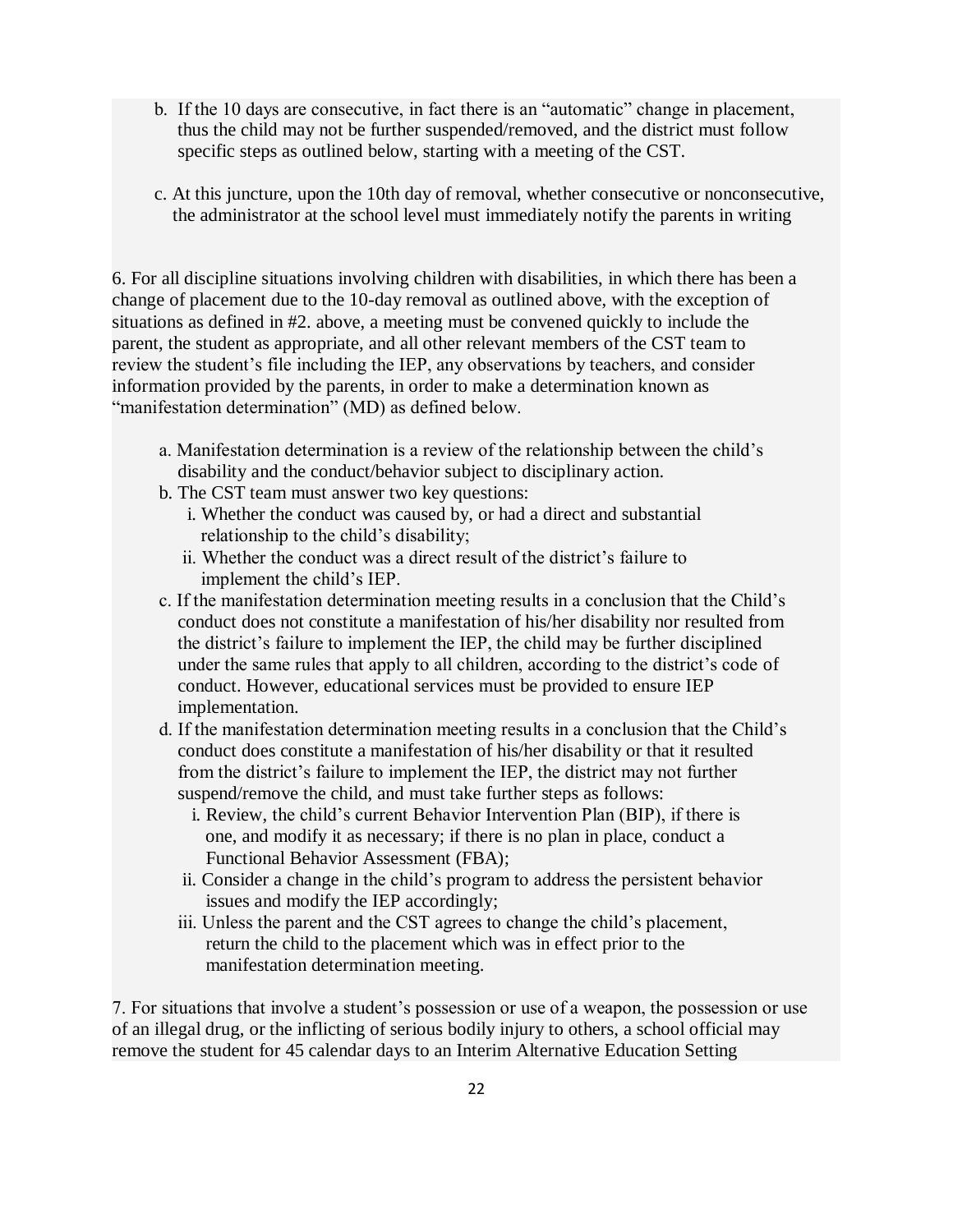(IAES). This authority is held by the district regardless of whether or not the manifestation determination resulted in a conclusion that the student's conduct was caused by, or had a direct and substantial relationship to the child's disability.

• The CST, in consultation with the CSA, will make the choice of placement for 45-day removal, and will ensure that the placement chosen will enable the student to progress appropriately in a general curriculum, and provide sufficient services to enable the student to advance appropriately toward achieving his/her IEP goals.

8. All decisions made via the processes outlined above, including the decision resulting from a manifestation determination meeting, and the decision to remove a student to a 45-day interim alternative education setting may be appealed by parents.

9. The district Board of Education may file an appeal in response to a parent's formal objection to its disciplinary action, when it has determined that keeping a student in the current placement rather than removing him/her to an interim alternative education setting is substantially likely to cause injury to himself/herself or others.

#### **Bringing Valuables to School**

Students are prohibited from bringing valuable items or large amounts of money to school. These include personal electronic devices, expensive jewelry, hand-held games, sport cards and game cards, or any items that would cause a significant problem if they were lost or stolen. Staff members will be taking them from students if students insist on bringing them into the school building. It should be recognized that any item of value brought into school might be lost or stolen. Even if the student who brings it in is not at fault, there are no funds to pay for its repair or replacement and the school carries no insurance that is applicable in these matters.

#### **Lost and Found**

An area in vestibule has been designated for lost and found items. We encourage parents to label all clothing, book bags, etc. with child's name so items may be returned more easily to their owners.

#### **BUS SAFETY**

It is very important that each child adheres to the bus rules. Below are a few basic rules that every child should follow when riding a school bus. If your child rides the bus to and from school, please take some time with him/her to go over the rules of the bus and the importance of bus safety.

- 1. Be on time; never run to and from the school bus
- 2. Wait for the school bus in a safe place, away from the edge of the street in a line